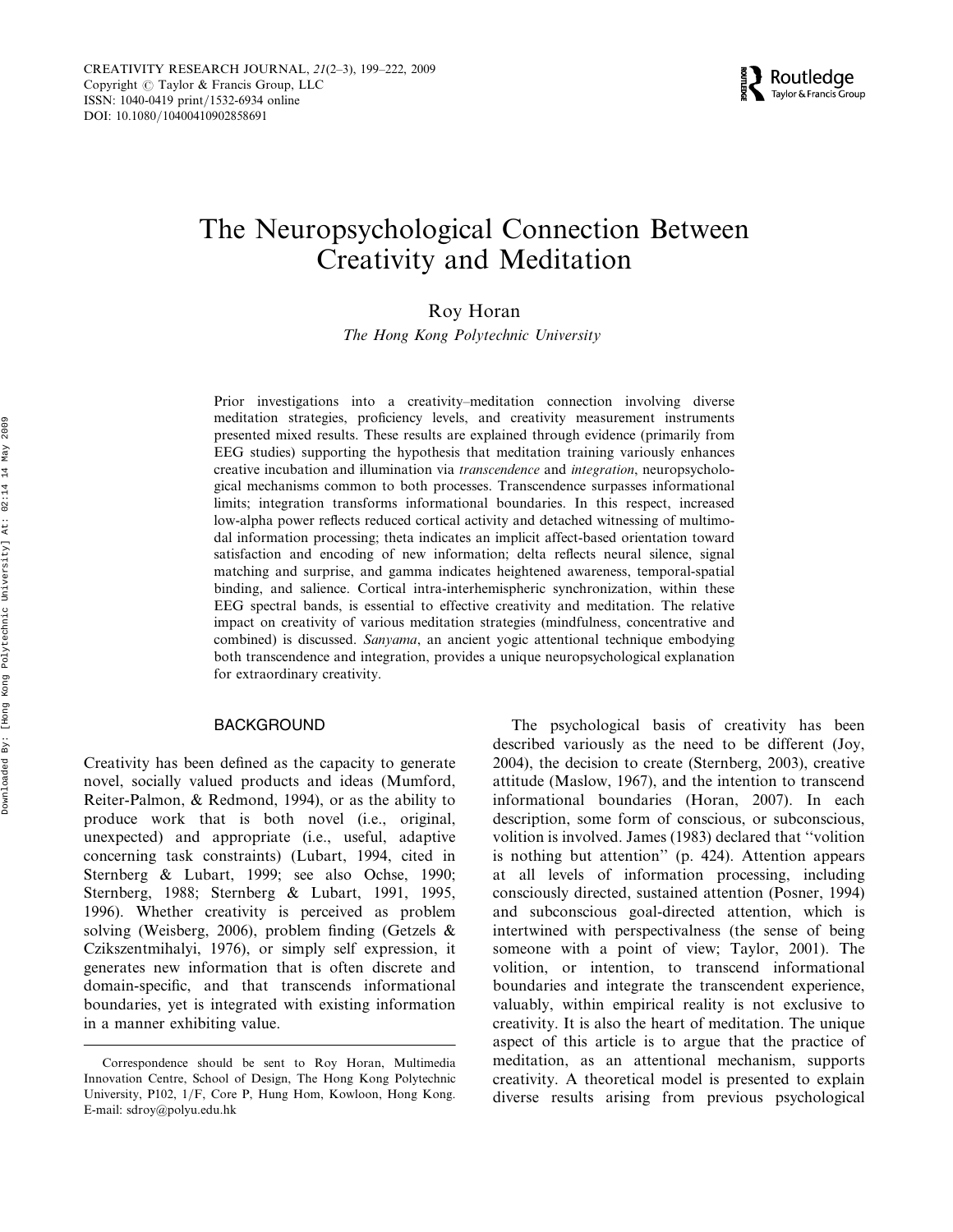studies on a creativity–meditation connection and to guide further investigations.

Meditation, as the systematic study and practice of managing attention for self development, probably began in pre-Aryan civilizations prior to the Rig-Veda period (1500 BCE; Feuerstein, 1989). In order to better understand meditation, it is important to understand its theoretical, pre-scientific background as well as its modern implementation. Patañjali (second century AD), a renowned meditation master and ancient Indian "psychologist," defined meditation in the Yoga Sutras (Iyengar, 1993) as an attentional strategy leading to yoga, or ''the cessation of movements in the consciousness'' (I.2., p. 46), which allows the practitioner to "dwell in his own true splendor"  $(I.3., p. 48)$ . Patañjali used the Sanskrit word Cit to represent consciousness devoid of mental fluctuations, a transcendent state that can be imagined by abstracting from empirical consciousness all informational limitations with only pure consciousness remaining (Woodroffe, 1993). In the Zen meditative tradition, pure consciousness is considered ''the very essence of human consciousness'' (Harai, 1974, p. 113). According to Patañjali (Iyengar, 1993), meditation has four primary phases: withdrawal of external sense awareness ( $praty\bar{a}h\bar{a}\bar{a}$ ), concentration  $(dh\bar{a}ran\bar{a})$ , unbroken concentration  $(dhy\bar{a}na)$ , and absorption (samādhi). Meditation involves the formulation of a conscious intention that carries into the unconscious, via absorption, until a state of pure consciousness is attained. The ultimate goal of meditation, however, is the psycho-physiological integration of pure consciousness, the transcendent state, with empirical consciousness (e.g., referred to as the union of Atman and jiva, the transcendent and immanent, etc.). Patañjali, in the *Yoga Sutras* (Iyengar, 1993), also described an advanced meditative process called sanyama (i.e., union of concentration–meditation– absorption), in which the transcendent state is integrated into all states of consciousness (i.e., waking, dreaming, and deep sleep) by experiencing various psycho-physiological phenomena at their unfettered source within the mind. Sanyama, depending upon the phenomenon attended to, is said to elicit sidhis, or supranormal powers (SP), including knowledge of past and future, knowledge of other minds, psychic invisibility, and the ability to increase/decrease affects of gravitation on the body, as well as profound insight into the nature of reality (pratibha). Complete psychological integration in meditation is continuous, non-domain specific, and often described as a liberated, or enlightened, state of thought and action. Horan (2007, p.183) referred to this state as vacuous, the boundless source of both creativity and intelligence. In this sense, creative thinking, viewed as a process that overcomes informational limitations in a useful

manner, can be construed as a restricted form of meditation.

The Vijñana Bhairava (Singh, 1991), an ancient Indian yogic text (twelfth century AD), lists over 112 attentional devices, or methods, that regulate the meditation process through mindfulness, concentrative, and combined attentional strategies. These three strategies reflect the multitude of meditation techniques available today. Mindfulness meditation (MM) involves the detached, non-judgmental witnessing of thoughts, feelings, and sensations over the entire phenomenal field. Popular systems using MM include Zen and Vipassana. Concentrative meditation (CM) entails focusing on a meditative vehicle such as certain thought constructs, mantra (a repeated sound), internal imagery, specific body sensations (e.g., the breath) and various emotions (e.g., joy). Examples of popular CM systems include Buddhist Samatha (breath), Ananda Marga (mantra) and Kriya Yoga (mantra/breath). Transcendental Meditation (TM) uses mantra, like many concentrative forms, but places importance on the absence of concentrative effort and development of a thought-free, transcendental awareness (Yogi, 1963). This differentiates TM from other CM systems; so, TM is herein defined as a combined meditative (CbM) strategy. In any case, the transcendent observer, or witness, perspective is either an explicit or implicit aspect of most meditative traditions (Goleman, 1996; Kabat-Zinn, 1990; Walsh, 1982, cited in Cahn & Polich, 2006).

Since the early seventies, the popularity of meditation in the Western world has lead to extensive research into both its physiological and behavioral effects, including creativity (Murphy & Donovan, 1997). Research into a creativity–meditation connection has had mixed results (Austin, 2006). A number of researchers found little support for this connection. Three of these studies utilized TM practitioners. Domino (1977) used three creativity measures (Remote Associates Test, Franck Drawing Completion Test, and Similes Test) to test subjects having 6 months meditation experience. The meditation group showed no increase in creativity over a relaxation response group, nor over students enrolled in a psychology of creativity class that practiced techniques related to creativity. Otis (1974) asked subjects, with 3 months meditation experience, to fill-out a physical and behavioral questionnaire. The investigators concluded that creativity and meditation are unrelated, though many individuals reported an increase in their creative ability. The study suggested that TM works only on individuals that find it worthwhile, or nondetrimental, and that expectations may play a major role in performance perceptions. It should be noted that subjects in both studies were CbM novices. Schwartz (1974) used the Barron Welsh Art Scale along with Wallach-Kogan tests on 16 TM teachers with results that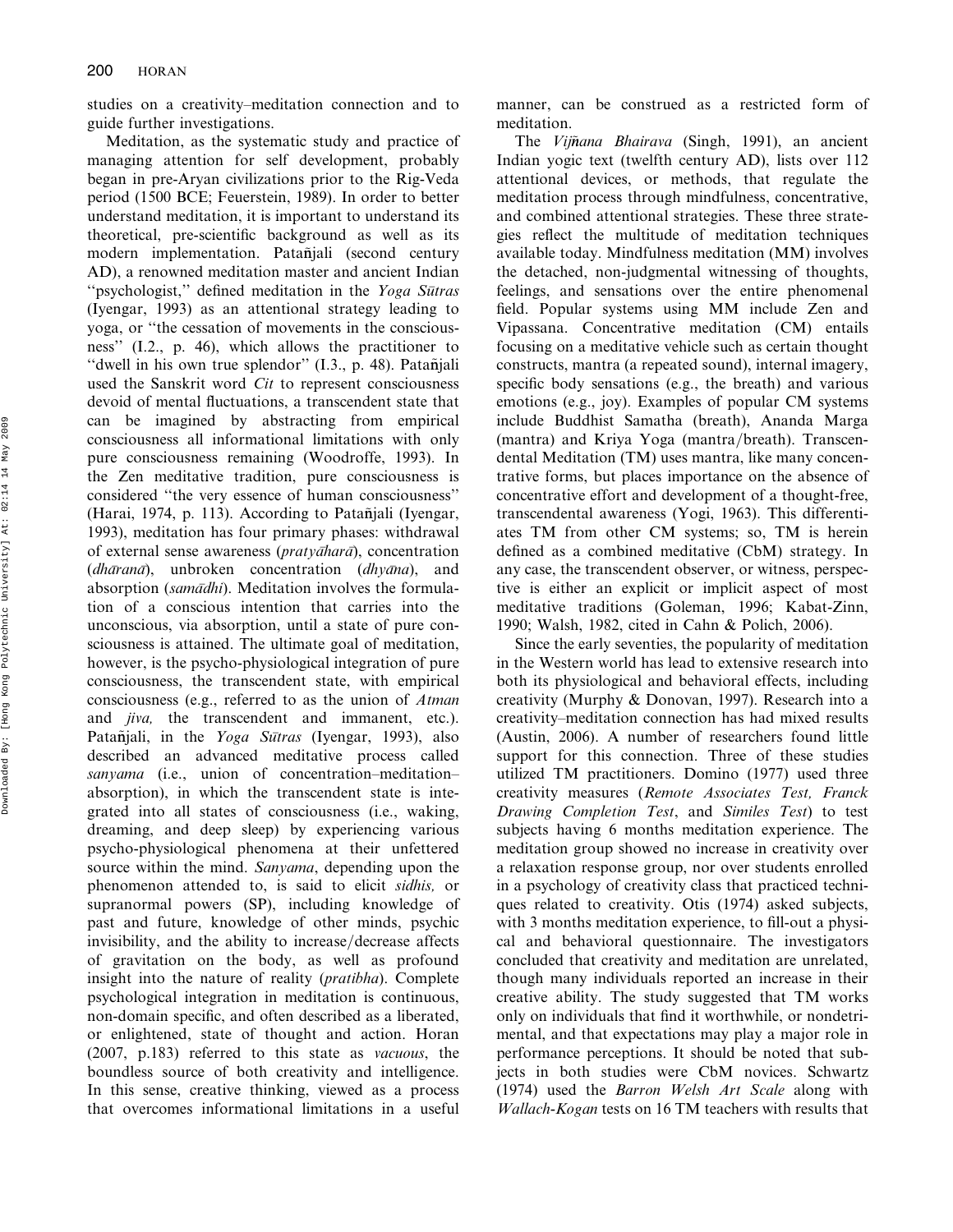meditators performed no better than controls and, in some scales, even worse. However, in another experiment measuring primary process creativity in storytelling, TM teachers scored higher than controls (Schwartz, 1973). At this time, sanyama training (TM-Sidhi program) was unavailable. O'Haire and Marcia (1980) studied the personality characteristics of 114 Ananda Marga (CM) meditators with varying degrees of meditation experience. One group had more than 3 years experience. Investigators tested creative thinking skills with the Torrance Tests of Creative Thinking ( $TTCT$ )-Form B (Torrance, 1974) and found a relationship between meditation and creativity unsupportable, although the long-term female meditators scored highest on figural originality. It should be noted that the aforementioned studies involve mantra-based CM/CbM strategies, with most subjects having under five years experience.

Cowger (1974) studied 27 students trained in zazen. It is not mentioned specifically whether a CM technique (e.g., koan-based, Rinzai school) or MM technique (e.g., breath-based, Soto school) was used. Koans are riddles, without cognitive solutions, which require significant practice to solve. The study indicated that meditators became ''more present oriented'' (p. 4734-A), so it may be assumed that a MM strategy (e.g., breath) was used. The meditators were matched to others practicing relaxation. A 4-week practice period ensued. TTCT scores indicated that neither meditation nor relaxation significantly affected creative thinking, yet meditators out-performed the relaxation group. Cowger's data was revisited some years later by Torrance (Cowger & Torrance, 1982) who noticed that the zazen meditators displayed unusual creative responses for college undergraduates. A re-analysis of data using updated creativity indicators on verbal and figural tests showed significant gains in heightened consciousness of problems, perceptual change, invention, sensory-based experience on the verbal tasks, expression of emotion and feeling, synthesis, unusual visualization, internal visualization, humor, and fantasy. The relaxation group showed decreases in 9 of 15 measures, with significant gains only in sensory experience, synthesis, and unusual visualization. Unfortunately, the overall sample size was small and the meditation training brief.

Orme-Johnson and Granieri (1977) found support for a creativity–meditation connection in a study of 60 subjects undergoing advanced training in the TM-Sidhi program (launched in 1976). The criterion for course entry was previous experience of transcendental awareness, a state wherein the mind remains fully alert while content is unbounded, empty, and silent (Arenander, 2000). The course teaches samyama to elicit psychophysiological integration through SP. Using the TTCT in pretest and posttest conditions, the researchers discovered significant increases in originality and fluency in visuo-spatial creativity. The average length of meditation practice was about 5.6 years. This study did not involve a control group. Instead, it filtered for familiarity with the tests and concluded that increases in creativity were not due to familiarity. Orme-Johnson, Clements, Haynes, and Badaoui (1977) further tested 22 TM meditators with sanyama training using the TTCT-Verbal Form A. Twelve subjects were classified as having some SP experience. All the creativity subscales (fluency, originality, flexibility, and novel uses) were significantly correlated with the number of SP experiences. Ball (1980) studied the effects of TM and TM Sidhis (SP) at Maharishi International University on verbal and figural creativity (TTCT) and auditory creativity (Sounds and Images). Although the tests performances were relatively stable, TM subjects showed greater originality in verbal scores and on the Sounds and Images test than control subjects in a developmental psychology class. At the time of this study, some TM subjects had perhaps practiced sanyama for 4 years. The significance of sanyama will be addressed later.

There are methodological drawbacks in all these studies. Differences in meditation strategies are largely ignored; length of practice and its affect on creative thinking is not adequately considered; longitudinal studies are absent and assumptions regarding the nature of creativity and how it should be assessed may not be valid. Hence, the case for a creativity–meditation connection appears inconclusive; however, these diverse results can be explained with empirical evidence from neuropsychological investigations into the nature of creativity and meditation, coupled with a theoretical framework describing transcendence and integration as key components common to both processes.

#### TRANSCENDENCE AND INTEGRATION

Kant (1781/1992) described knowledge as transcendental if it concerns the state of possibly knowing objects even before they are experienced. Horan (2007) suggested that the intentional transcendence of perceptions and ideas, as informational limitations, is the foundation of creativity. Koestler (1964), similarly, described creativity as a bisociation of previously unrelated information matrices or experience: ''an act of liberation—the defeat of habit by originality'' (p. 96). The actual moment of creative illumination appears as a leap across the ''logical gap'' presented by problems (Polanyi, 1998, p. 123) for which intention provides the required psychophysiological energy (Horan, 2007). Transcendence in creativity is further coupled with the integration, or manifestation, of new knowledge within the existent informational context.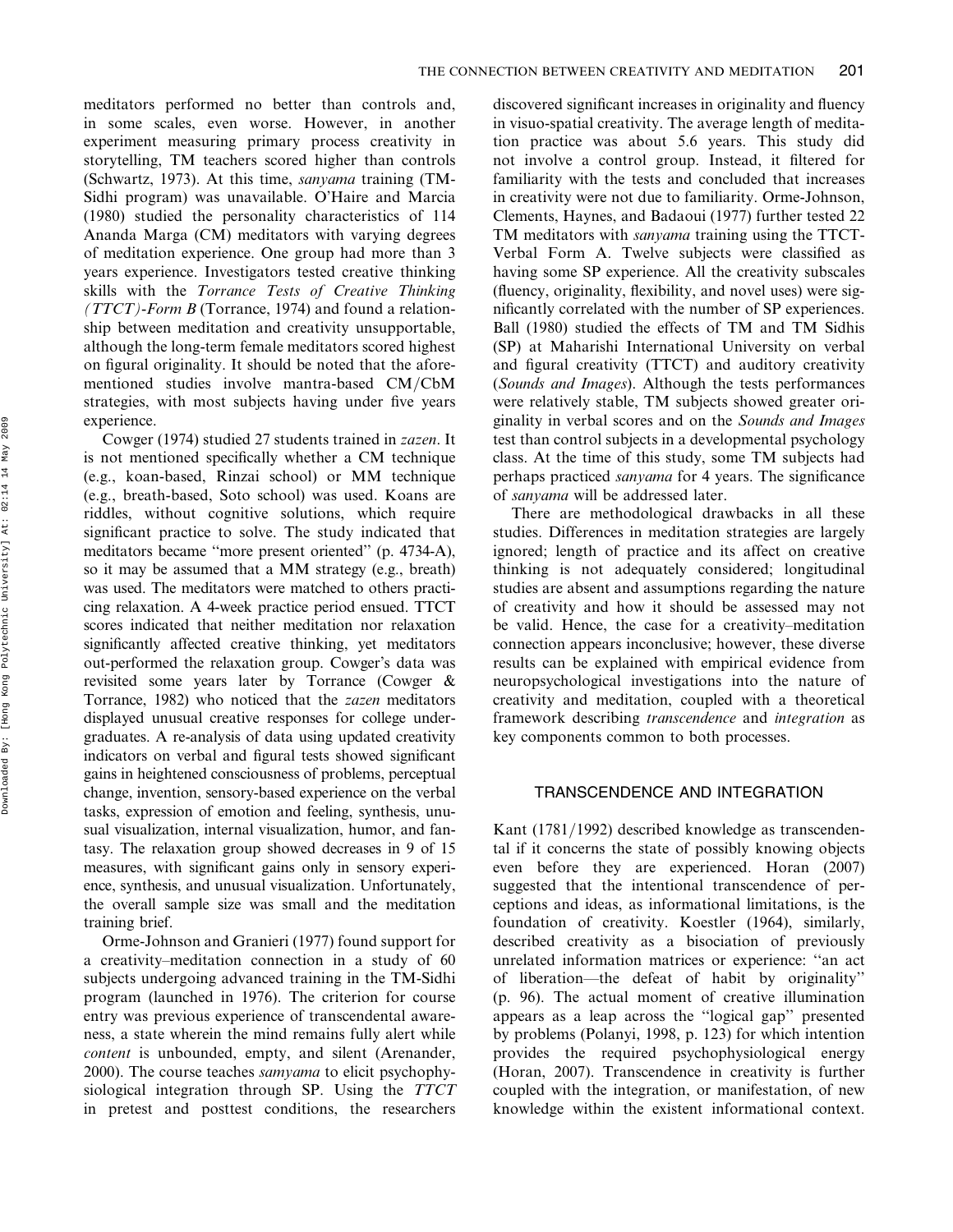This process is often iterative; that is, transcending a boundary redefines that boundary which, alternatively, allows for further transcendence.

Traditionally, meditation's intention is to attain liberation while living (jivanmukta), a sustained state of the transcendence of all mental fluctuations, a state that is, paradoxically, integrated with bodily activity and sensory and intellectual functioning (Brooks et al., 1997). In this sense, every moment of the enlightened meditator's life becomes an act of creation, the interplay of transcendence and integration. That is, surrender of the limited sense of self (transcendence), through heightened awareness, inhibits attachment to personal constructs of reality opening perception to a myriad of unforeseen possibilities and connections (integration) on a moment-by-moment basis. This highly unusual state is referred to as creating ''the self from the Self in the Self'' (i.e., the Self is equivalent to pure consciousness; Hughes, 1994, p. 104). Creativity, at this level, does not necessarily result in a specific contribution (Horan, 2007). The key difference between creativity, defined as problem solving, and meditation lies in the nature of the problem. Whereas the creative seeks discrete, temporary, and transcendent solutions to empirical problems (even if the ''problem'' is one of finding problems or forms of self-expression), the meditator seeks continuous, permanent, and transcendent solutions to the limitations of phenomenal existence, empirical problems being one of those limitations. Whereas creativity provides solutions, the present-centered focus in meditation provides a sense of well-being (Davidson, 2004; Siegel, 2007). At the neuropsychological level, however, transcendence and integration reveal similarities between both processes.

Transcendence is herein defined as a state of synchronized neural activity in which an existing informational set(s) is attenuated or surpassed; where psychological/ cognitive closure is not yet in effect; and where attention is broad and sustained on explicit, or implicit, phenomena in a defocused, yet alert, witnessing mode. Synchronized neural activity (Jausovec, 2000a, 2002), broad attention (Kasof, 1997), and defocused attention (Martindale & Hines, 1975) are all associated with processing efficiency in creativity, as well as in meditation (Cahn & Polich, 2006). Integration is defined as a state of synchronized neural activity in which informational sets, both across and within explicit and implicit domains, are matched, bound, and encoded; where psychological/cognitive closure is in effect; and where attention is focused, sometimes over multiple modalities. Integration is a major brain function. It has been associated with object representation (Tallon-Baudry, & Bertrand, 1999) recognition (perception; Rodriguez et al., 1999), and multimodal conscious experience (Edelman, 1989; Edelman & Tononi, 2000).

It also underlies the union of meditation-induced transcendence with the waking state (Travis, Tecce, Areander, & Keith Wallace, 2002). Both transcendence and integration allow global brain functioning, mass action, and Gestalt phenomena (Finger, 1994). Synchronization increases appear to correlate with both transcendence and integration (see Coherence). Differentiation, another key brain function, is defined by functionally segregated, localized neural activity (i.e., synchronization of diverse local cell assemblies), which is highly selective, narrowly focused and tends to separate (e.g., encode or retrieve), refine, and otherwise process more specific information. Visual cortex specialization for shape, motion, and color (Felleman & Van Essen, 1991), functional parcellation in the motor cortex (Rizzolatti, Luppino, & Matelli, 1998), and perceived, imagined, or remembered components of cognitive tasks (Frackowiak et al., 2004) are examples of differentiation. Electroencephalogram (EEG) studies of creativity, meditation, and their neurological markers appear to favor transcendence and integration over differentiation.

The EEG (Davidson, Jackson, & Larson, 2000) represents electrode-array tracings of summated cortical and subcortical electrical activity collected by applying sensors to either the scalp (noninvasive) or directly to the cortex (invasive). The cortical potentials exhibited are the average of excitatory and inhibitory postsynaptic potentials. EEG has proved to be a useful tool providing high-temporal/low-spatial resolution in diagnosing and monitoring the central nervous system for both pathological and normal conditions. EEG waveforms exist in frequency bands roughly divided into delta (0.5– 3.5 Hz), theta (4–7.0 Hz), alpha (7.5–12.5 Hz), beta (13–24.5 Hz), gamma (25–42 Hz or above). (Transitional frequencies are indicated between bands.) Beta frequencies are, for the most part, excluded in this discussion because they arise in externally focused vigilant attention (Austin, 1999; Wróbel, 2000), sensory processing and sensory-motor control (Lalo et al., 2007), task processing (Pfurtscheller & Andrew, 1999), and reflect psychomotor speed in intelligence tests (Polunina & Davydov, 2006). These functions generally lack transcendence and are probably more applicable to convergent thinking in creativity's preparation and verification phases (Wallas, 1926).

It is argued that MM, CM, and CbM offer attention management strategies for enhancing the incubation and insight phases of creativity (Wallis, 1926). A fundamental assumption is that cortical maps of neuronal activity can be altered through attentional patterns via neuroplasticity, the brain's ability to reorganize by forming new neural connections. Schwartz and Begley (2002; for a neuroplasticity-attention review) made a strong case for the efficacy of attention in remapping the brain in their obsessive compulsive disorder (OCD)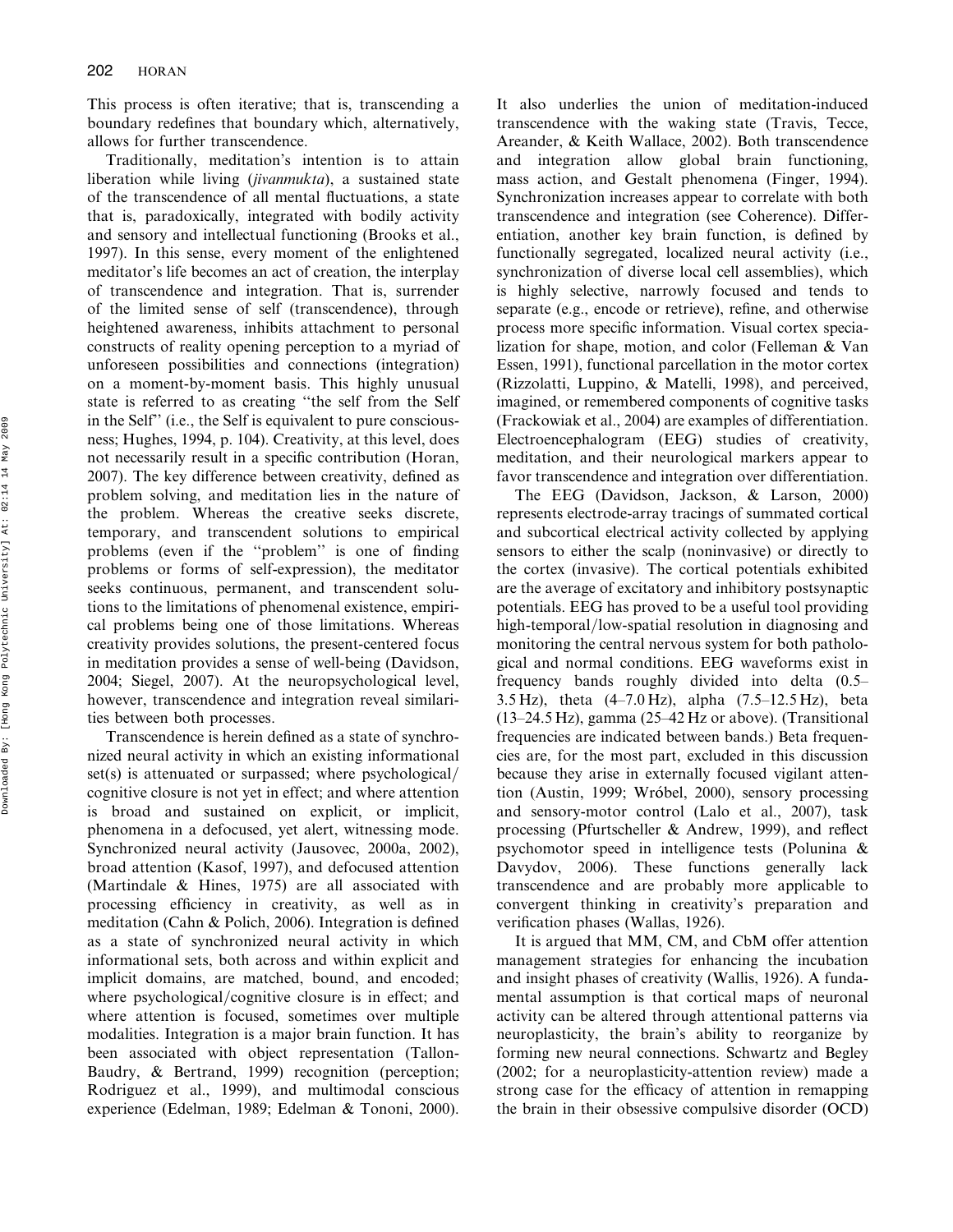studies. OCD is ''a neuropsychiatric disease marked by distressing, intrusive, unwanted thoughts that trigger intense urges to perform ritualistic behaviors'' (p. 55). The investigators referred to it as ''brain lock'' (p. 72). OCD is analogous to the sort of inflexible cognitive patterns that inhibit creativity. The investigators used both mindfulness and concentration attentional strategies to defeat OCD. They demonstrated, via pre-/ posttherapy brain imaging, the therapeutic impact of attention on the physicality of the brain. A further assumption, herein, is that similar neurological activity and psychological states exhibited both by creativity and meditation denote a correlation. Correlations, however, don't indicate causal direction, so the reverse may also be true: Creativity may enhance meditation. This is an area for further research.

#### ALPHA

The EEG signal in the alpha band was first demonstrated by Berger (1929) to increase in power over the occipital scalp upon eye closure. Alpha activity reflects low cortical arousal, as well as memory encoding and retrieval (Klimesche, 1996). Alpha activity is divided functionally into two bandwidths: alpha-1 (low-alpha, 7.5–9.5 Hz) and alpha-2 (high-alpha,  $10-12.5$  Hz; Danko, Starchenko, & Bechtereva, 2003). High-alpha band is most sensitive to the encoding and processing of semantic information (i.e., common knowledge by familiarity) and low-alpha is associated with internalized attention (Klimesche, Doppelmayr, Pachinger, & Ripper, 1997). The attentional mechanism reflected in low-alpha activity is considered nonselective because it does not appear to inhibit environmental stimuli (Klimesche, 1996).

The inability to filter previously irrelevant stimuli, called low latent inhibition, is associated with openness and increased creative achievement in high-IQ individuals (Carson, Higgins, & Peterson, 2003). Martindale and Hines (1975) suggested that creatives exhibit low level of cortical activation, unfocused or broad attention evidenced by an increase in alpha power, a preference for novel stimuli and oversensitivity. Their study, however, did not differentiate alpha bands. Martindale (1999) suggested that attention in creatives is a variable state that becomes defocused, allowing irrelevant information to combine when solving ill-defined problems, and focused when verifying ideas (see also Vartanian, Martindale, & Kwiatkowski, 2007). Others perceive defocused attention as a stable trait (Eysenck, 1995; Mendlelsohn, 1976).

Low cortical arousal is theoretically attributed to cortical processing efficiency reducing anxiety, which increases the ratio between cognitive effectiveness and effort, leading to better performance (Eysenck & Calvo, 1992). Creativity is often required in addressing complex, ill-defined problems. Complex concepts are processed much faster than less complex concepts (Klimesche, 1994). Klimesche (1987, 1994, 1996) used the connectivity model to explain this effect; that is, memory speed is related to the spreading activation, or integration, of semantic long-term memory codes (not episodic short-term memory) which accounts for the finding that overall alpha frequencies increase with memory performance.

Additionally, creatives process faster when distraction is minimal (Vartanian, Martindale, & Kwiatkowsky, 2007). Although high-alpha denotes the processing of semantic information, low-alpha conceivably, by providing a relaxed, defocused, or detached ''witness,'' perspective enhances memory processing speed by permitting the bypassing, or disengaging from, the limitations of more habitual memory pathways, thereby allowing for greater flexibility and efficiency in addressing complex concepts. Simpler concepts, on the other hand, could rely on existing pathways (e.g., heuristics) and would not need the extra processing speed and consequent increased number of activated cell assemblies.

During problem solving, creatives differ from intelligents, and ill-defined problems exhibit greater alpha synchronization than well-defined problems (Jausovec, 2000a, 2002). Creatives solving divergent production problems (e.g., name all uses for a brick) demonstrate greater neural synchronization in low-alpha with de-synchronization in high-alpha; intelligents show the reverse. Desynchronization in the low-alpha (noted in intelligents) is associated with external attention processes such as vigilance and expectancy (Klimesche, 1999). Intelligents, however, in solving dialectic problems (e.g., design an experiment to test the hypothesis that apes can speak), which are more difficult than divergent production problems, exhibit decoupling in high-alpha, suggesting that they use semantic processing to solve these problems, yet creatives rely on attention (e.g., low-alpha) and episodic memory (Jausovec, 2000a, 2002). Episodic memory reflects subjective information such as context, expectancy, emotion, and autobiographical experience (Klimesche, 1996). It is related to the theta frequency (see Theta). Increased event-related low-alpha synchronization in the right hemisphere is related to increased originality (Grabner, Fink, & Neubauer, 2007).

Creatives display a higher percentage of alpha waves during inspiration, versus elaboration, which is attributed to automatic processing, not purposeful control (Martindale & Hasenfaus, 1978). Creatives are also less capable of controlling alpha production than average individuals, which is consistent with the notion that they are characterized by disinhibition (Martindale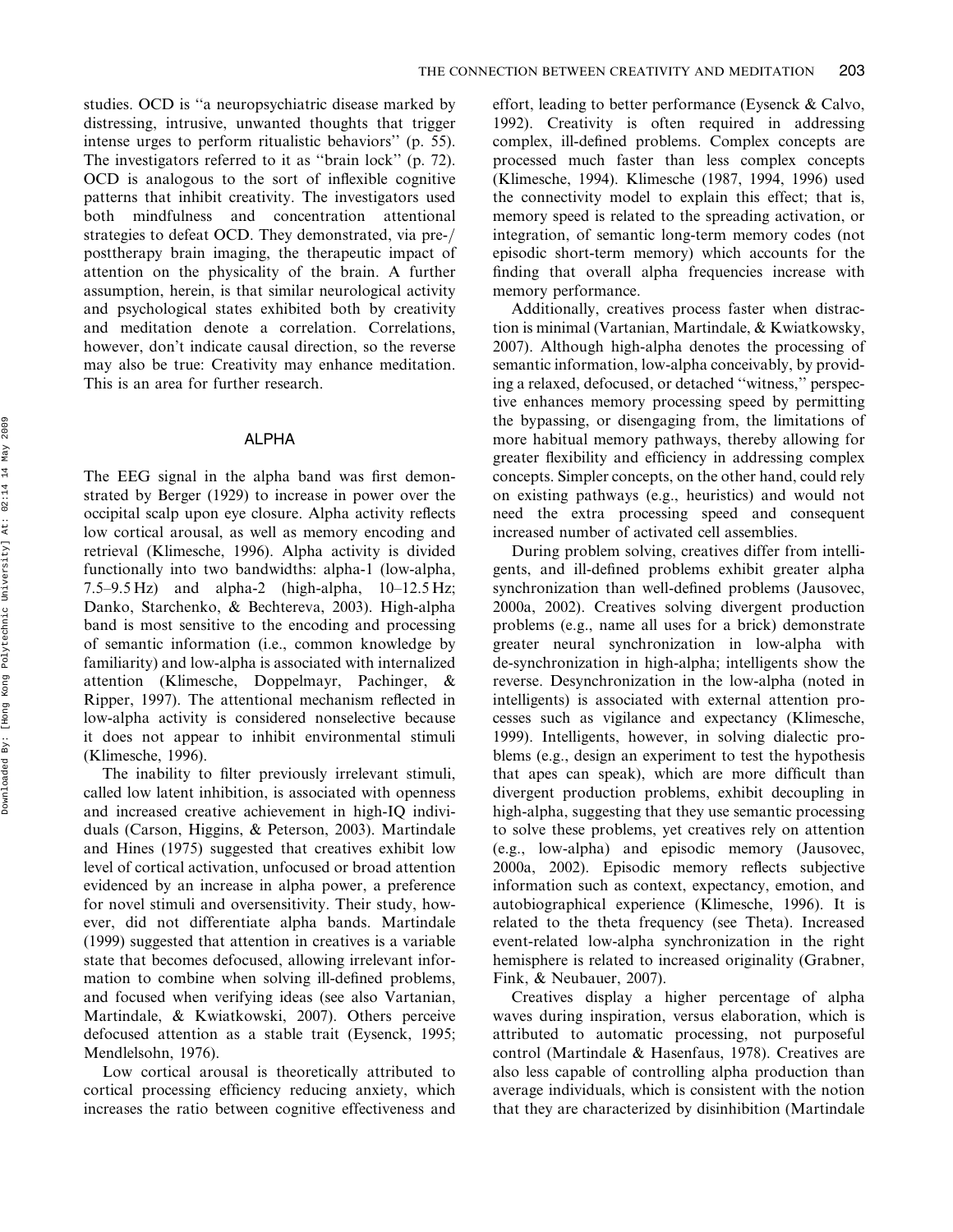& Hines, 1975). This suggests that automatic subconscious processes integrating information over multiple modalities (verbal, figural, etc.) governs inspiration. Martindale (1999) concluded that increased alpha activity in creatives involved a decrease in frontal lobe activity. The frontal lobe is the center for goaldirected cognition and has executive control over other cortices. An increase in BOLD (blood oxygenationlevel-dependent) fMRI signals, at rest, in frontal and parietal lobes correlated with decreases in alpha power (desynchronization).

Conversely, increased alpha power (synchronization) is linked to deactivation of cortical structures involved in attention related to goal-directed cognition and behavior (Laufs, Kleinschmidt, et al., 2003a; Laufs, Krakow, et al., 2003b). Increased low-alpha frontal lobe synchronization following divergent thinking training has been linked to creativity (Fink, Grabner, Benedek, & Neubaeur, 2006). Reduced frontal lobe activity exhibiting broad, defocused attention and low-alpha synchronization may speed up processing of complex concepts. It may also reduce constraints on response space (Reverberi, Toraldo, D'Agostini, & Skrap, 2005). All these neurological markers indicate transcendence.

Numerous studies (Cahn & Polich, 2006) show alpha power increases with higher basal alpha levels more prevalent in meditators over control conditions. In most of these studies, alpha bands are not differentiated; however, this may be discounted because semantic processing (high-alpha) is not usually a component of meditation (Brefczynski-Lewis, Lutz, Schaefer, Levinson, & Davidson, 2007; Farb et al., 2007). One study did note low-alpha increases in TM practitioners (Banquet, 1973). Some reports indicate no alpha effect during meditation, but others correlate alpha activity with relaxation (Cahn & Polich, 2006). A body of evidence supports the contrary view that meditation differs from both rest and light sleep (Dillbeck & Orme-Johnson, 1987; Pagano & Warrenberg, 1983; West, 1980). So and Orme-Johnson (2001) investigated a large group of Taiwanese students, some practiced TM while others napped. The meditators demonstrated increased processing speed, practical intelligence, field independence and ''whole-brained creativity'' (p. 421). The results could not be attributed to either unstructured rest or light sleep. The difference lies in meditation being a unique process that leads to a ''least excited self-referral state'' (Areander, 1996, p. 3) wherein the mind is relaxed, disengaged from phenomena, yet highly alert. Meditation, like creative thinking, exhibits low levels of cortical activation and defocused witnessing of internal events. Neuropsychological transcendence in meditation leads to integrative qualities like mental clarity, increased energy, feelings of bliss, and a coherent sense of self (Arenander, 1996).

Harai (1974) classified four states in Zen (MM), progressing from (a) the appearance of alpha waves in the eyes-open resting state, (b) an increase in persistent higher amplitude alpha waves with eyes closed, (c) a decrease in alpha frequency, to (d) the appearance of rhythmical theta trains. Meditators with under 5 years experience exhibited only the first three states, indicating that length of MM practice may affect creative processes, especially in the theta band (see Theta). Before theta bursts appear in Zen meditators, alpha has a tendency to move frontally from the posterior cortex (Kasamatsu & Harai, 1966); yet, in TM, alpha spreads rapidly from frontal regions posteriorly (Areander, 1996). The difference is likely due to meditation strategy.

Potentially, MM displays an initial increase in alpha in the posterior attention and orientation association areas due to integration of basic interoceptive and exteroceptive sensory processes involved in present-centered awareness, followed by a hypofunction of the lateral prefrontal regions (e.g., low-alpha) supporting quietude and more self-detached transcendent awareness of the moment (Farb et al., 2007). CM and CbM, alternatively, start with narrowly-focused attention on a meditation vehicle (e.g., decreased frontal alpha power) that converts into hypofunction of the frontal cortex (the meditation vehicle leading the practitioner into a low arousal state). It carries to the posterior association and orientation areas further inhibiting distracting stimuli, eventually making task performance less effortful (Brefczynski-Lewis et al., 2007). CM and CbM meditators are consequently less responsive to external stimuli than MM practitioners (see Sensitivity).

Slow frontal alpha activity was recorded from 20 novices practicing Zen ''su-soku'' (breathing) CM. Frontal alpha correlated positively with novelty-seeking, as well as inhibition of sympathetic activity (Takahashi et al., 2005). Sympathetic activity includes fight–flight anxiety reactions like increased heartbeat. Heilman, Nadeau, and Beversdorf (2003) suggested that inhibition of the sympathetic system by a hypoactive frontal cortex leads to innovation. These findings support the novelty preference and low cortical arousal proposed by Martindale and Hines (1975). Dunn, Hartigan, and Mikulas (1999) discovered that MM produced more mean alpha amplitude, particularly over the central and posterior cortex, than CM. This may be due to increased suppression of narrative self-focus along the anterior cortical midline (Farb et al., 2007) coupled with enhanced responsiveness to novel stimuli in the association areas. Meditation strategies appear to affect creativity differently. MM enhances creativity faster than CM and CbM, perhaps by ''releasing primary bottom-up experience from narrative top-down enslavement'' (Siegel, 2007, p. 261). This could account for improvements in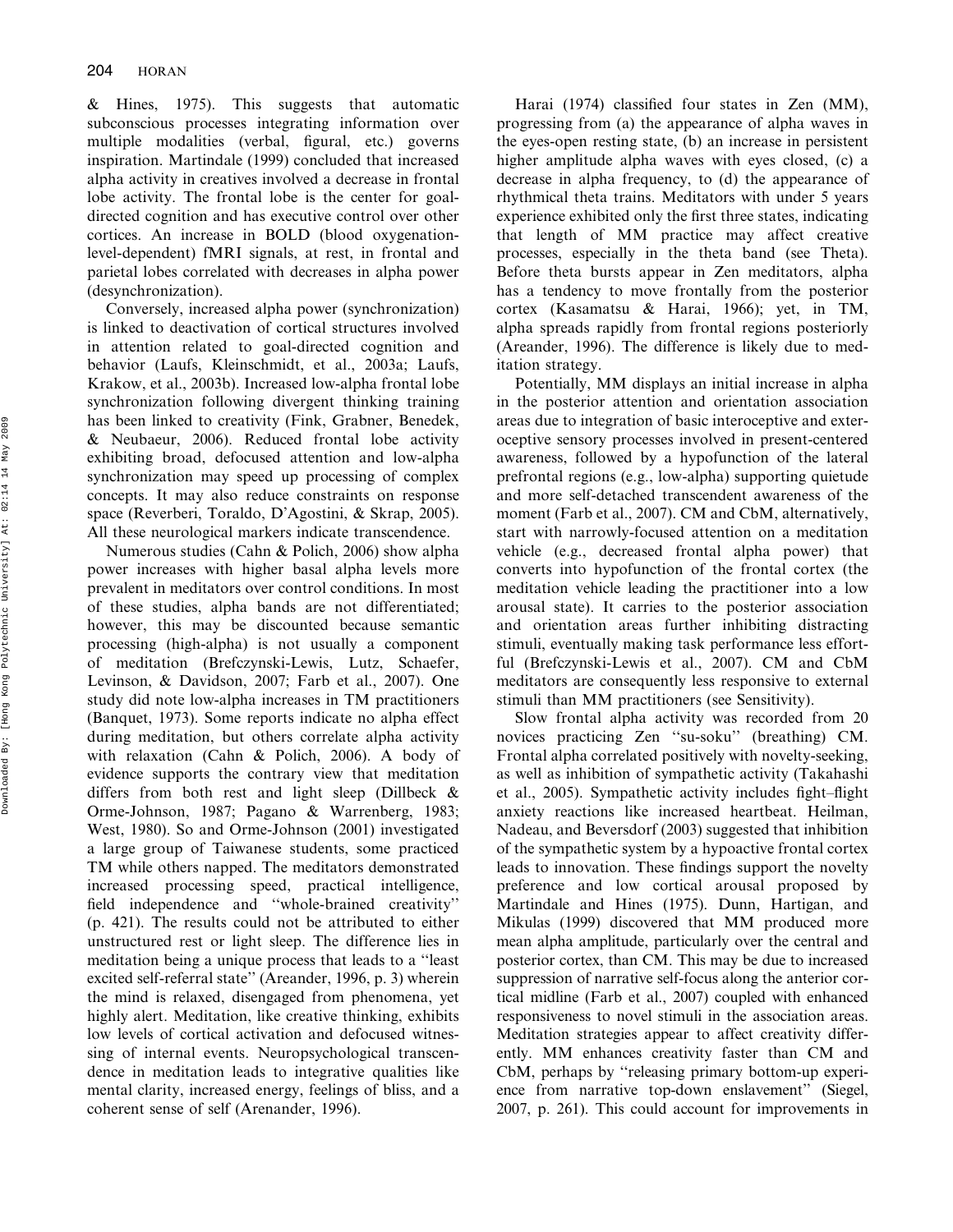MM novices' creativity (Cowger & Torrance, 1982). Low-alpha activity, synchronized over large portions of the cortex, reflects a relaxed, yet alert, witness state that may permit disengagement from strong associative thinking habits, a requirement in creative thinking (Glover, Ronning, & Reynolds, 1992). Clarity arising from quietude and a reduced signal-to-noise ratio over posterior attention and orientation areas could then conceivably activate weak or nonexistent associations leading to creative inspiration.

## THETA

Theta activity appears in the hippocampal formation (Greenstein, Pavlides, & Winson, 1988, cited in Klimesche, 1996; Larson, Wong, & Lynch, 1986), an area important in novelty detection (Knight, 1996), and in imagining fictitious scenes (Hassabis, Kumaran, & Maguire, 2007). Hippocampal theta is associated with the encoding of new information and is potentially of great significance for working memory (Klimesche, 1996). The detection and encoding of new information is essential in creativity, especially for manifesting novel associations. There are two different types of theta synchronization: (a) type-1: related to an increase in power over a broad range of frequencies and exhibiting irregular oscillatory epochs, such theta dominates in slow wave or nonrapid eye movement sleep (non-REM); (b) type-2 is a selective activation of working memory and related to an increase in power within a narrow frequency band of the peak theta frequency (Klimesche, 1996). Type-1 theta is a nonselective activation and, in some studies, does not seem related to the encoding of new information. Klimesche (1999) suggested that type-1 theta may even reduce or block this capacity during the hypnogogic state (i.e., the transitional state between waking and sleep), in slow wave sleep or in demented subjects. In other studies, however, slow wave and REM sleep, of which theta frequencies are a major component, have been implicated in the consolidation of memory traces and learning (Maquet, 2001). There is evidence that novel representations arising from behavioral experience are strengthened in REM sleep (Poe, Nitz, McNaughton, & Barnes, 2000). Type-1 theta accompanies hypnogogic hallucinations (Koukkom, Dittrich, & Lehmann, 1975). It is possible that encoding, although non-selectively activated, does occur in type-1 theta. An increase in theta and decrease in high-alpha power during the hypnogogic state is representative of a decrease in external stimulation (Klimesche, 1999). It is well known that hypnogogic reverie has served many eminent creatives like Frederich Kekule, who discovered the benzine ring while envisioning, in a fire, a snake biting its tail (Briggs, 2000).

Increases in theta (e.g., type-2) is also associated with task difficulty and emotional factors (Dolce & Waldeier, 1974; Gundel & Wilson, 1992; Hankins & Wilson, 1998; Inouye, Shinisaki, Iyama, & Matsumoto, 1993; Lang, Lang, Kornhuber, Deikman, & Kornhuber, 1988; Makeig & Inlow, 1993). Theta increases appear in normal young individuals demonstrating feelings of disappointment and frustration arising after the termination of an agreeable stimulus. Theta, therefore, is correlated with scanning for visceral pleasure (Walter, 1959). Walter (1953) declared, ''the uniform swell of theta rhythms, as pleasure fades, would represent the renewed search for other pleasures'' (p. 209). Increases in theta are also found in phases of enhanced artistic creativity (Rorvik, 1970), responses to novel situations (Adey, Kado, & Walter, 1967) and various forms of training (Miller, 1991). Given that theta activity reflects encoding of new information into memory, learning, responding to task difficulty; forms part of hypnogogic reverie, REM, and slow wave sleep; and seems to be related to emotional reward, it is reasonable to assume that the general function of theta (i.e., types 1 and 2) in relation to creativity is to effect neuropsychological closure (i.e., integration), both explicitly and implicitly, in response to new (or difficult to assimilate) information coupled with an affective orientation (i.e., transcendence) toward emotional satisfaction. Psychological closure, in Gestalt psychology, is defined as ''a law of organization that assumes an innate tendency to perceive incomplete objects as complete, to close up or fill in gaps in sensory inputs, and to view asymmetric and unbalanced stimuli as symmetric and balanced'' (Psychological closure, 2003, p. 1182). Creative insight undergoes psychological closure as weak or nonexistent associations are integrated within awareness. Poincaré (1913), similarly, described spontaneous creative insight as reflecting low-alpha/theta-like processes: ''Ideas rose in clouds; I felt them collide until pairs interlocked, so to speak, making a stable combination'' (p. 387). Regarding theta, the law of psychological closure could extend to neuropsychological processes involving implicit rewards associated with transcending informational challenges. The capacity to encode new information, process challenging tasks, orient one's self autobiographically in space and time (episodic memory), consolidate partially processed information from the waking state during sleep, rest the mind in slow wave sleep, and experience the "aha" moment of creativity are all fundamentally satisfying. Theta activity, whether selective or not, appears to reflect an innate intention to achieve greater levels of affective fulfillment, or joy, which may result from man's existential inclination to be free of informational limits (i.e., transcendence) as well as his ability to adapt to new environments (i.e., integration).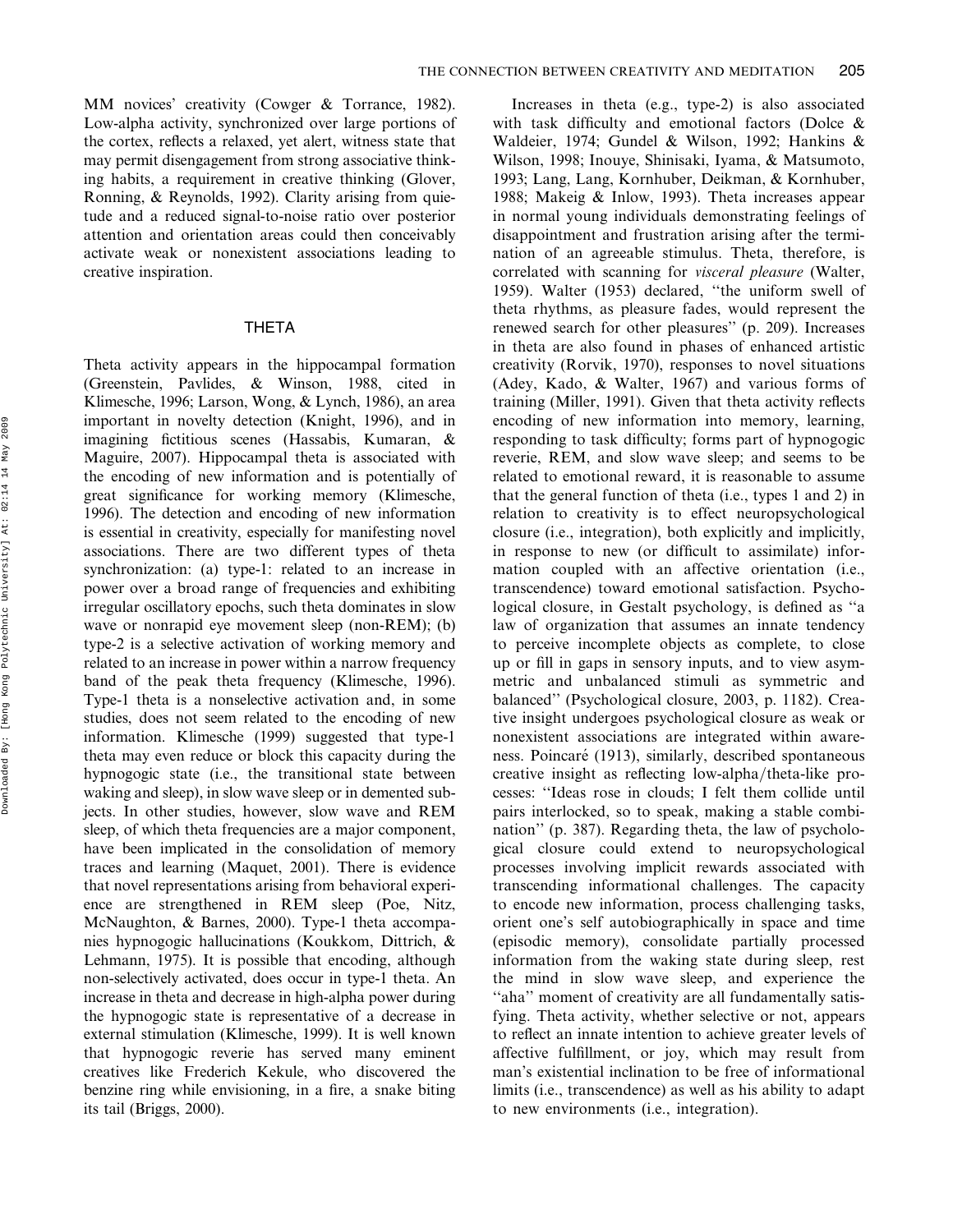In Harai's (1974) fourth stage of Zen meditation, high voltage (70–100uV) rhythmical theta trains appeared in high-achievement meditators with 20, or more, years of experience. Harai argued that these waves functionally differed from drowsiness because of larger amplitudes, increased rhythm, persistence, and less contamination by high frequency activity. The theta trains also reacted to audio click stimulus in a similar manner to alpha waves (see Sensitivity), an indication of reduced habituation or ongoing attentiveness to external stimuli. This activity may be an unusual type-2 theta, or a variation of types-1 and -2. Banquet (1973), while investigating 12 TM meditators (9 months to 5 years experience) during closed eye relaxation, observed similar stages: alpha power increase, frequency decrease, then bursts of high voltage theta (up to 100 uV) arising first in frontal areas then diffusing posteriorly. The functional nature of this unusual theta in long-term meditators (LTM) is uncertain; however, other studies provide clues. Sahaja Yoga meditation (CbM) directs internal attention toward the positive emotion of bliss. Eleven LTM (3 to 7 years experience) demonstrated increased theta synchronization between the prefrontal and posterior association cortices with a center of gravity in the left prefrontal region (Aftanas & Golocheikine, 2003), an area associated with positive affect (Tomarken, Davidson, Wheeler, & Doss, 1992). In another Sahaja Yoga study, the meditative experience of happiness correlated positively with theta power increases in frontal and mediofrontal cortical zones (center of gravity also in the left hemisphere) and negatively with the rate of thought appearances (Aftanas & Golocheikine, 2003). The search for, and experience of, positive affect seems to elicit theta. Novice Zen meditators (MM) demonstrated fast frontal theta increases correlating positively with harm avoidance (a reaction to aversive stimuli related to punishment and non-reward; Takahashi et al., 2005) providing further support. The literature indicates that meditators, generally, show levels of negative affect decreasing with practice (Astin, Shapiro, Eisenberg, & Forys, 2003). MM novices produced more mean theta amplitude in the left frontal cortex (although not the unusual theta observed in advanced practitioners) than CM novices (Dunn et al., 1999). Since seeking satisfaction through novelty, pleasure, reward, and freedom from cognitive limitations seems related to theta activity, meditative techniques that enhance this inclination may support creative incubation and inspiration. In this respect, both MM and CbM display an early advantage over CM.

According to the Vedantic tradition (Feuerstein, 1989), the bliss of meditation arises when the practitioner enters the body of bliss (ananda-maya kosha). In novices, bliss appears as a feeling of contentment, or peace. Elevated bliss originates during absorption where both perceiver and object of perception are transcended  $(Shiva\; Sūtras\; 1.18; \; Muktānanda, 1997). \; Whereas\; the$ bliss of creativity arises from the satisfaction of transcending empirical problems in a useful manner, the bliss of meditation is associated with psychological integration embodying the transcendent state (Muktānanda, 1977a, 1977b). A common experience for LTM is that the ''new'' knowledge being encoded is, paradoxically, the experience of a thought-free state transforming all phenomena into novelty. Phenomena become new because ''there is no succession of perception of this knowledge, it takes in all things simultaneously, at a glance" (Nikhilānanda, 1956, p. 203), echoing Mozart's astonishing claim to having heard his symphonies, complete, new, and all at once (Ghiselin, 1952). In both creativity and meditation, theta reflects both seeking and encoding the transcendent. The difference between creativity and meditation lies in whether the resulting integration is strictly an empirical expression, or maintains its transcendent quality. Inability to integrate the transcendent within a problem-solving space (see Insight) may account for evidence that some experienced TM meditators (O'Haire & Marcia, 1980; Schwartz, 1974) perform no better than controls on creativity tests. Further regarding theta, it is well known that creativity occurs not only in repose, but under stressful conditions. Meditation, similarly, increases sensitivity to limitation and suffering motivating practitioners to seek transcendence, bliss, and integration (Muktānanda, 1997).

## DELTA

Although theta reflects the cognitive/affective *motiva*tion to transcend informational limits and encode new information, a mechanism is still required for the recognition of new information. Delta (1.5–3.5 Hz) and subdelta (0.5–1 Hz) frequencies are potential candidates. Delta oscillations are intrinsic neuronal rhythms with thalamocortical origins (Olejniczak, 2006). They are related to decreased functioning of the brain as seen in non-REM (NREM) sleep and pathology. They also appear in the performance of mental tasks. Vogel, Broverman, and Klaiber (1968) addressed this discrepancy by postulating two kinds of behavioral inhibition: (a) Class I inhibition refers to a gross inactivation of an entire excitatory process resulting in a relaxed, less active state, such as sleep, and (b) Class II inhibition refers to the selective suppression of inappropriate, or nonrelevant, neural activity during mental task performance. In event-related potential (ERP) experiments, the P300 response (a positive potential peaking at 300 ms) is obtained by the appearance of a novel external stimulus (the oddball response). The most prominent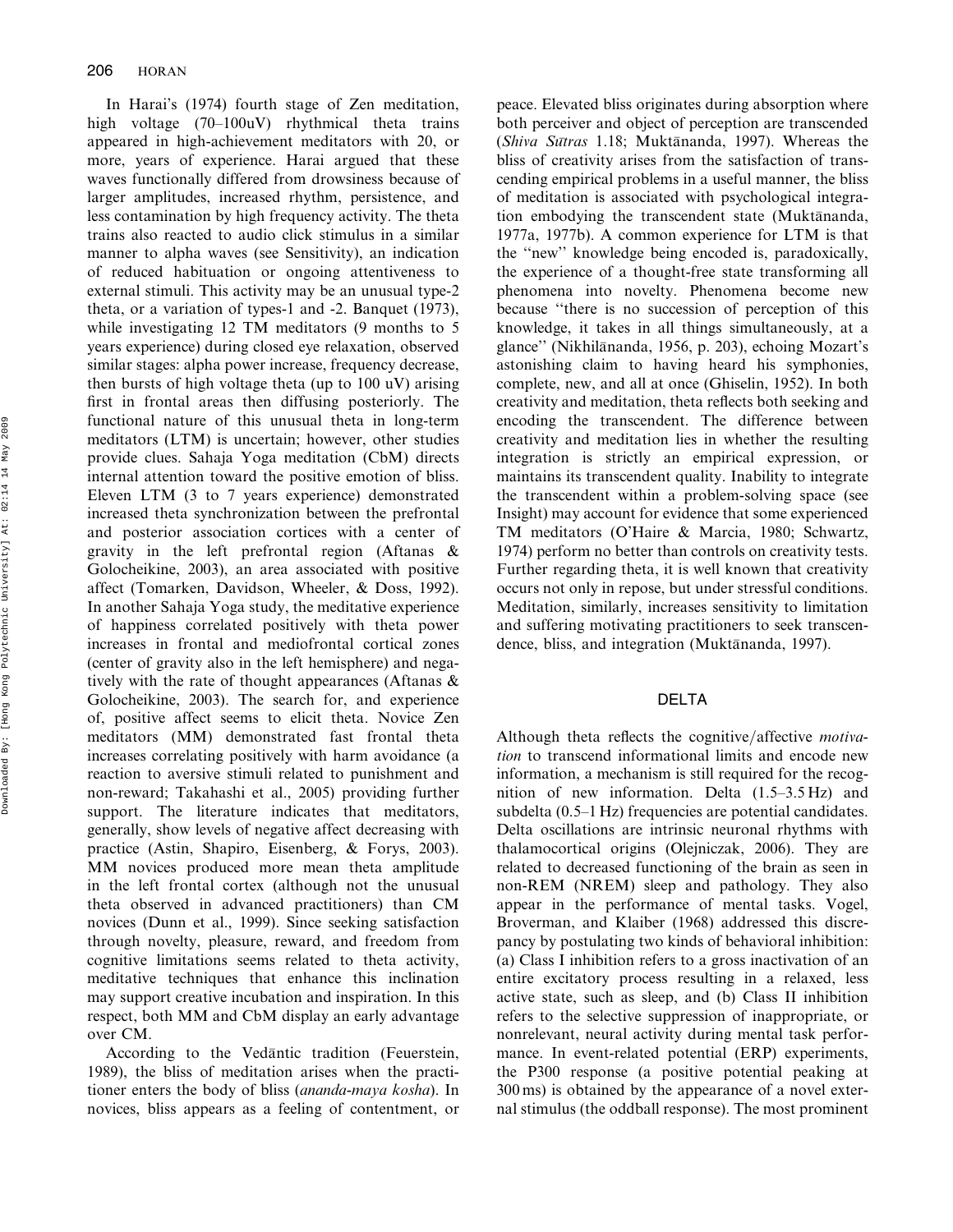component of the P300 response in the human brain is delta, followed by theta (Başar-Eroğlu, Başar, Demiralp, & Schürmann, 1992). The delta component is ''mostly involved in signal matching and decision making following a novel or unexpected signal and/or partial surprise'' (p. 175). Delta is associated with detection of the affective significance of stimuli (Aftanas, Reva, Varlamov, Pavlov, & Makhnev, 2004), surprise being one example, and in prefrontal cognitive flexibility, such as P3a activity in task-set shifting during the Wisconsin Card Sorting Test (where set rules are suddenly altered; Barcelo, Perianez, & Knight, 2002). Prefrontal cortex (PFC) flexibility is important in the neuropsychology of divergent thinking (Dietrich, 2004a). Regarding Class I. delta, the slow oscillations of NREM sleep suppress, but do not extinguish, perception and mentation, even though a subject may be unconscious. They are associated with synaptic reorganization, plasticity, and waking-state information consolidation (Hobson & Pace-Schott, 2002), making them potential candidates in the recognition and decisive matching of new associations.

Recognition of novelty is crucial to creative thinking. If it is assumed that the subconscious matching/ recognition of very complex informational patterns, as well as highly ambiguous, or vague, signals requires a very subtle neural mechanism with both localized and global matching capacity, then it is reasonable to assume that the closer that mechanism approaches neural silence, without inducing pathology, the more effective it becomes. Delta and subdelta frequencies are the most silent frequencies in the human brain. When globally distributed, the brain usually enters sleep. However, attention to internal processing during difficult tasks, such as calculation and memorization, increases delta power (Harmony et al., 1996). Dialectic (ill-defined) problems are complex, difficult, and require the highest level of creativity (Doerner, 1983; Jausovec, 1994) and the greatest intra- and interhemispheric cooperation between neural assemblies (Jausovec, 2000a). Solving these difficult problems requires the ability to recognize subtle, complex information. The role of delta in incubating complex problems is unknown, although signal matching is likely. However, increases in synchronized delta power are associated with the moment of creative insight (Whitton, Modolfsky, & Lue, 1978). Delta activity appears to represent a neuropsychological integration function (e.g., signal matching) that is enhanced by its transcendent (e.g., silent—mirror-like) qualities. The functional difference between delta and low-alpha activity, perhaps, is that delta's relative neural silence reflects the ground for recognition and surprise, whereas lowalpha reflects detached witnessing of information over various modalities and levels of processing.

Delta plays an important role in meditation. MM novices show greater frontal and posterior mean delta amplitude than CM novices (Dunn et al., 1999). This, however, may be attributed to Class I inhibition. Green (1972) observed Swami Rama, a renowned yoga master, intentionally producing delta waves. The swami was later able to repeat, verbatim, what experimenters had said in the room while he appeared to be in slow wave sleep. This mindfulness phenomenon is called yogic, or witnessing, sleep. Wilber (1999) also reported (and later videotaped) the ability to voluntarily enter a state of mental cessation with predominant delta activity while simultaneously maintaining vigilance. Advanced TM practitioners display alpha/theta activity superimposed over delta activity in Stage 4 (deep) sleep. They report ''heightened self-awareness, similar to their experiences during TM practice, along with the body resting deeply'' (Travis, 1994, p. 99). Travis suggested that this phenomenon is the result of anatomically distinct cortical/ subcortical generators that have somehow coupled to produce self-awareness in a normally unconscious state. Mason et al. (1997) reported similar witnessing sleep in TM subjects coinciding with an unusual decrease in electromyogram (EMG) activity of the chin muscle. Decreased EMG chin activity is associated with increased brain activity during normal REM sleep. The subjects' REM activity density was also unusually high. This unusual activity indicates a higher level of awareness during slow wave sleep, thereby validating subjective reports of witnessing sleep (Austin, 1999, 2006).

Witnessing sleep is one stage in the integration of transcendent awareness into waking, dream, and deep sleep states, or what Wilber (1999) called one taste, the sense of transcending subject–object/perceiver– perceived duality. The witness ''disappears into everything that is witnessed ... there is crystal-clear awareness of everything that is arising, moment to moment, it's just not happening to anybody'' (pp. 89–90). Individuals in this integrated state report the coexistence of silent inner awareness during the intensity of daily activity (Travis et al., 2002). Hypothetically, Travis' (1994) suggestion of an unusual coupling of anatomically distinct generators could be supported if the extraordinary experience of one taste occurs when the generators of frontal low-alpha activity (the perceiver) couple with the generators of global delta activity (the perceived, the ground of recognition or non-conceptual awareness; Siegel, 2007), such that the state of witnessing is, paradoxically, ''recognized'' by the witnessed, thereby creating a highly reflective neuropsychological feedback mechanism evoking astonishment. What actually occurs anatomically in the brain, at this moment, is unknown. Both transcendent and integrative qualities merge into a supra-state referred by some authors as enlightenment (Shear, 1999; Yogi, 1963). The neuropsychological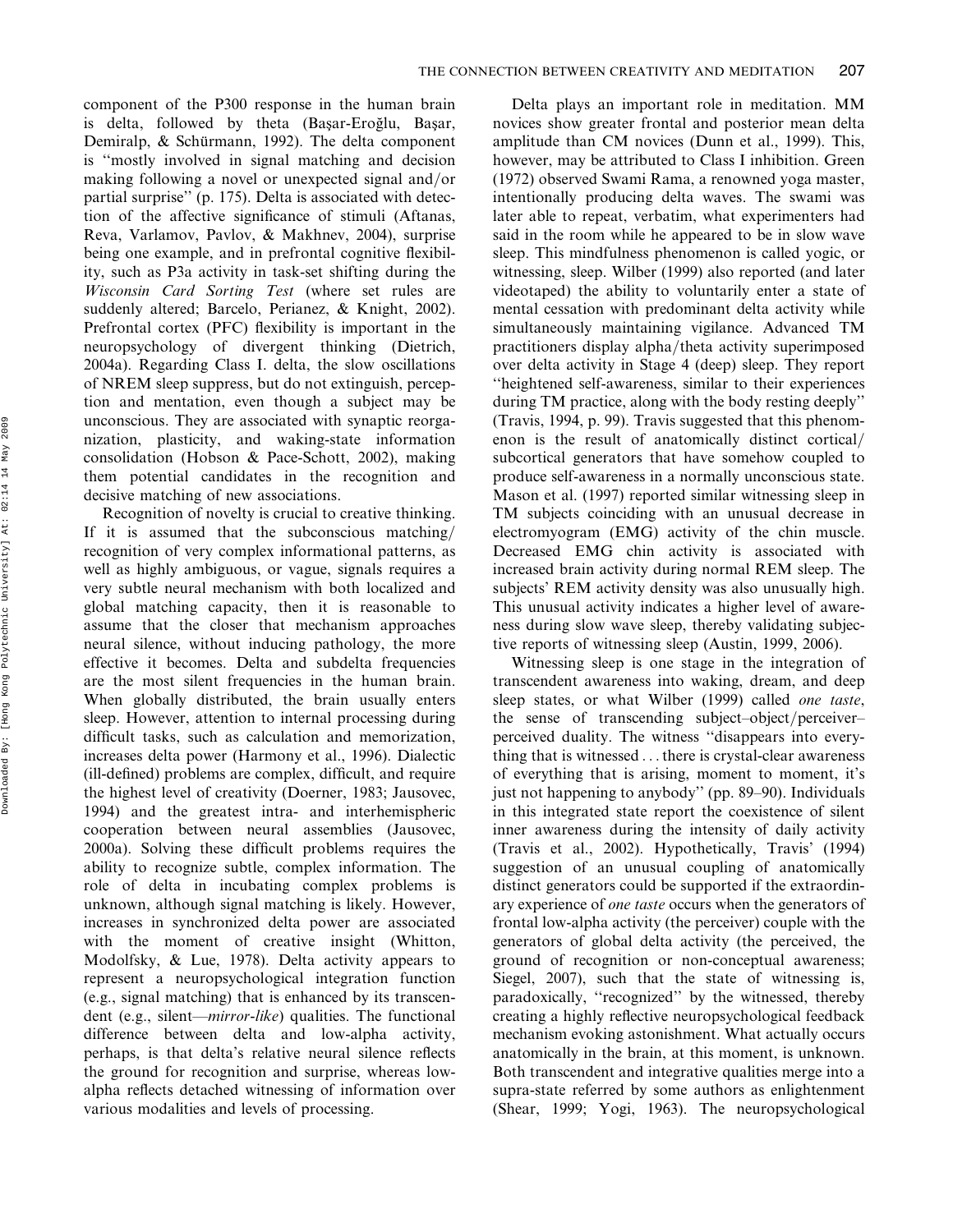mechanism of one taste is strangely mirrored in the Pratyabhijñahrdayam, an ancient Kashmir Shaivite philosophical text. It states that the light of awareness  $(prak\bar{a}sa)$  and awareness itself (vimars<sup>'a</sup>) interact whereby the light (attention) shines upon awareness (recognition) such that awareness (recognition) is viewed as a reflection of the light (attention) upon itself.  $V$ *imars<sup>'</sup>a* is called the ground for the act of creation;  $prak\bar{a}5a$  provides the raw material (Shantananda, 2003). Creativity is similarly described as a manifestation of intention (attention), interacting with recognition, to transcend the limits of information (Horan, 2007). Meditation increases the intrapersonal awareness dimension of creativity (Holt, Delanoy, & Roe, 2004). The capacity to witness delta slow wave sleep may support creativity by increasing awareness of the subtle, subconscious, highly complex signal matching and decision-making processes that operate during incubation and illumination.

#### GAMMA

Gamma frequencies recorded at the scalp normally range from 30–70 Hz (Başar, Başar-Eroğlu, Karakaş, & Schürmann, 2001), although the lower end is sometimes set at 25 Hz (Lutz, Greischar, Rawlings, Ricard, & Davidson, 2004). Gamma rhythms in the brain are ubiquitous (Desmedt  $&$  Tomberg, 1994). Studies of the 40 Hz gamma response have predominated because it appears to be involved in many cognitive and sensory processes ranging from simple stimulus-evoked signal detection at the cellular level to stimulus-induced responses and complex central nervous system activity such as the recognition of ambiguous figures (Basar-Eroğlu et al., 1999). Evoked gamma represents featurebinding in synchronously active neural assemblies and temporal-binding by signaling precise temporal relationships of concurrent incoming stimuli (Tallon-Baudry & Bertrand, 1999). Induced gamma reflects object representation or the activation of associative memories (Haenschel, Baldeweg, Croft, Whittington, & Gruzelier, 2000). Studies at the cellular level (Eckhorn et al., 1988; Gray & Singer, 1987) led to the suggestion that synchronous gamma activity, in spatially separated cells, is a neurophysiological correlate of perceptual binding processes like Gestalt perception (Başar-Eroğlu, Struber, Kruse, Başar, & Stadler, 1996a; Tallon, Bertrand Bouchet, & Pernier, 1995). Gamma band responses are both highly distributed, existing in parallel throughout many subsystems of the brain (Başar, Başar-Eroğlu, Demiralp, & Schürmann, 1995), and selectively distributed (Başar et al., 2001). Gamma appears to reflect the ability to bind information at varying levels of sensory-cognitive processing (Başar-Eroğlu, Struber,

Schürmann, Stadler, & Basar, 1996b). In this sense, gamma activity may reflect the brain's fundamental orientation toward negative entropy, or increased complexity, an integrative phenomenon. This would account for the great variability of gamma's binding functions within sensory-cognitive processes.

Sheer (1989) interpreted the 40 Hz rhythm as indicating focused cortical arousal. Individuals who are faster at reversing multistable visual perceptions (e.g., Necker cube) exhibit increased frontal gamma activity, higher arousal, alertness, and attention (Struber, Başar-Eroğlu, Hoff, & Stadler, 2000). Arousal is considered a necessary condition for gamma activity because states of extremely low arousal like anesthesia and non-REM sleep display minimal gamma activity (Gross & Gotman, 1999; Rennie, Wright, & Robinson, 2000; Sheer, 1984). Although low cortical arousal is one indicator of creativity, so is oversensitivity (Martindale & Hines, 1975). In creatives, gamma activity may reflect sudden shifts to heightened awareness as a distributed phenomenon involving many modalities. Ghiselin (1952), after studying 38 eminent creatives, found that creative genius is often marked by spontaneous, involuntary production in a heightened state of awareness often predicated by deep states of absorption. This lucidity may enhance appreciation of nuance, a key trait of creatives (Briggs, 2000). In this sense, gamma-related heightened awareness is transcendent. Eminent creators are, much like LTM, highly absorbed in the complex problems they tackle, and often for extended periods of time (Weisberg, 2006). Heightened awareness seems to arise out of this absorption. For example, subjects solving verbal insight problems exhibited a burst of gamma (39 Hz) activity at anterior right temporal electrodes 300ms before button presses that correlated with correct solutions (Jung-Beeman et al., 2004). Investigators suggested that the gamma burst reflects ''the sudden transition of solution-related cognitive processing from an unconscious to a conscious state'' (p. 506). Although the process by which knowledge shifts from the unconscious state to a conscious state is thought to occur in stages (Dietrich, 2004b), it remains one of the fundamental unanswered questions in consciousness studies (Cleeremans & Jimenz, 2002; Dulany, 1997). Generally speaking, the movement from unconscious to conscious states can be considered a form of heightened awareness.

Gamma-related arousal differs from that of the slower beta rhythms, which increase bilaterally in frontal regions of low performance divergent thinkers. A great number of simultaneously activated cell assemblies in the frontal regions at the beta frequency (14–30 Hz) suggest inefficient attentional mechanisms (Molle, Marshall, Wolf, Fehm, & Born, 1999). Here, excessive mental arousal and rumination is implied, a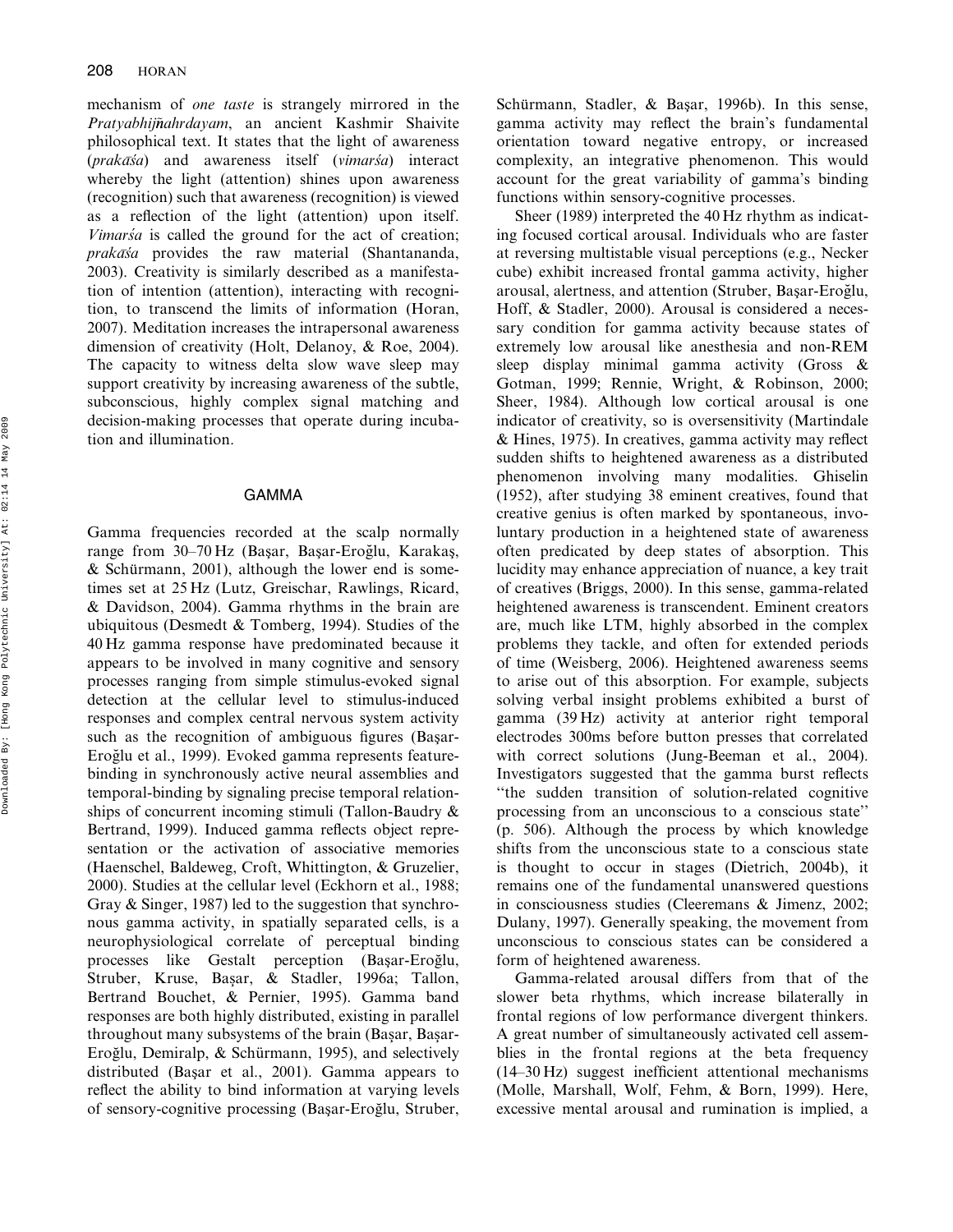common stress-related beta phenomenon. Beta activity, alternatively, is also found in focused states of audiovisual attention (Wróbel, 2000) and task performance (Pfurtscheller & Andrew, 1999). Razoumnikova (2000) found increased bilateral 20–30 Hz functional connectivity in centroparietal areas and ipsilaterally in the right hemisphere during increased divergent thinking performance. Conceivably, high beta (i.e., over 20 Hz) and gamma activity, if widely distributed, permit sudden highly-focused experiences of spatial-temporal binding, a complex mental singularity often attributed to the experience of flow (Dietrich, 2004b). Flow has been described as an important aspect of creative thinking (Csikszentmihalyi, 1996); however, insufficient electrophysiological studies of flow disallow conclusions concerning a gamma connection. Widely distributed gamma states emerging from low cortical arousal appear more often in meditation studies.

Das and Gastaut (1955) observed 7 Bengal Kriya (CM) yogis enter the state of absorption (samadhi) and elicit desynchronized 40–45 Hz gamma waves, indicating a state of temporary focused arousal that eventually returned to alpha-theta activity. Absorption is a transcendent phenomenon. A number of studies found high-frequency beta (above 20 Hz) in very rare cases of meditators achieving absorption (West, 1980). TM practitioners (CbM) also display both 20 Hz and 40 Hz activity in deep meditation (Banquet & Lesévre, 1980). Raja Yoga (CM) practitioners exhibited focused arousal at 38 Hz during the concentration (dharana) phase of meditation (Ray, 1988). The beta-gamma band border is subject to controversy. What some investigators call high-beta may reflect gamma activity. Lutz et al. (2004) studied 8 Buddhist meditators with 15 to 40 years experience during a state of unconditional lovingkindness and nonreferential compassion (CbM). Investigators found robust gamma activity (25–42 Hz), bilaterally over the parieto-temporal and midfrontal electrodes, as well as long-distance gamma phasesynchrony, 30 times greater than controls. Gamma baseline activity also increased over alpha/theta with years of practice. The investigators suggest gamma band synchrony ''could reflect a change in the quality of moment-to-moment awareness, as claimed by the Buddhist practitioners and as postulated by many models of consciousness'' (Lutz et al., 2004, p. 16373). Tolle (1999) referred to this heightened awareness as ''living in the now.'' It is also a component of flow (Csikszentmihalyi, 1996).

D'Aquili and Newberg (1999) described active meditation (CM, CbM) as a state of maximal arousal coupled to quiescent discharge of the hypothalamus causing bilateral deafferentation of the orientation– association areas that obliterates the sense of a self– other dichotomy. This mechanism may underlie the gamma activity found in meditators. The heightened sense of presence associated with certain meditative vehicles (e.g., unconditional loving kindness) is often coupled with salience, or what James (1925) called a "deepened sense of significance" (p. 382). In pure consciousness, this becomes the splendor of recognizing the interconnectivity of all phenomena (Shantananda, 2003). To a lesser degree, gamma could appear when a talented creative (subject) is fully absorbed in, or devoted to, the problem being addressed (object); that is, gamma generators may reflect the transcendence of objects of perception, as well as their integration into something more meaningful. Not surprisingly, gamma activity involves both parallel bottom-up (sensory) and top-down (cognitive) processing (Karakas, Basar-Eroğlu, Özesmi, Kadafar, & Erzengin, 2001) and appears to regulate cerebral phase transitions on all spatio-temporal scales (Wright et al., 2001). Gamma's sudden localized presence in insight problems may explain how subtle, bottom-up information processing at the edge of chaos becomes stabilized in conscious awareness. Much more research, however, is required to elucidate the functional correlates of gamma activity in both creativity and meditation.

## **COHERENCE**

Two signals are said to be synchronous if, based on their temporal structures disregarding amplitude, their rhythms coincide. Coherence indicates high levels of signal integration (Varela, Lachaux, Rodriguez, & Martinerie, 2001). Coherence, according to the associationist theory of creativity, are neuronal populations applied to concepts (Camfield, 2005). Mednick (1962) suggested that creatives demonstrate a flatter associative hierarchy than noncreatives, thereby activating more highly distributed networks in the brain. In creativity, distant brain regions are linked by long cortico-cortical fiber systems that facilitate information transfer (Braitenberg, 1978; Thatcher, Krause, & Hrybyk, 1986). In a study of gifted, intelligent, creative, and average subjects (Jausovec, 2000a), creatives demonstrated more cortical intra- and interhemispheric coherence in solving creative problems than gifted individuals (i.e., creative & intelligent). Although coherence occurs in any frequency band, depending on the specific creative task (Petsche, 1996), creatives generally display greater coherence than non-creatives in low-alpha indicating reduced mental activity and greater efficiency in solving creative problems (Jausovec, 2002). Coherence changes in high-alpha reflect individual features in creative task completion (Petsche, 1996) such as semantic processing (Klimesche et al., 1997). Low frequency coupling appears to support global neural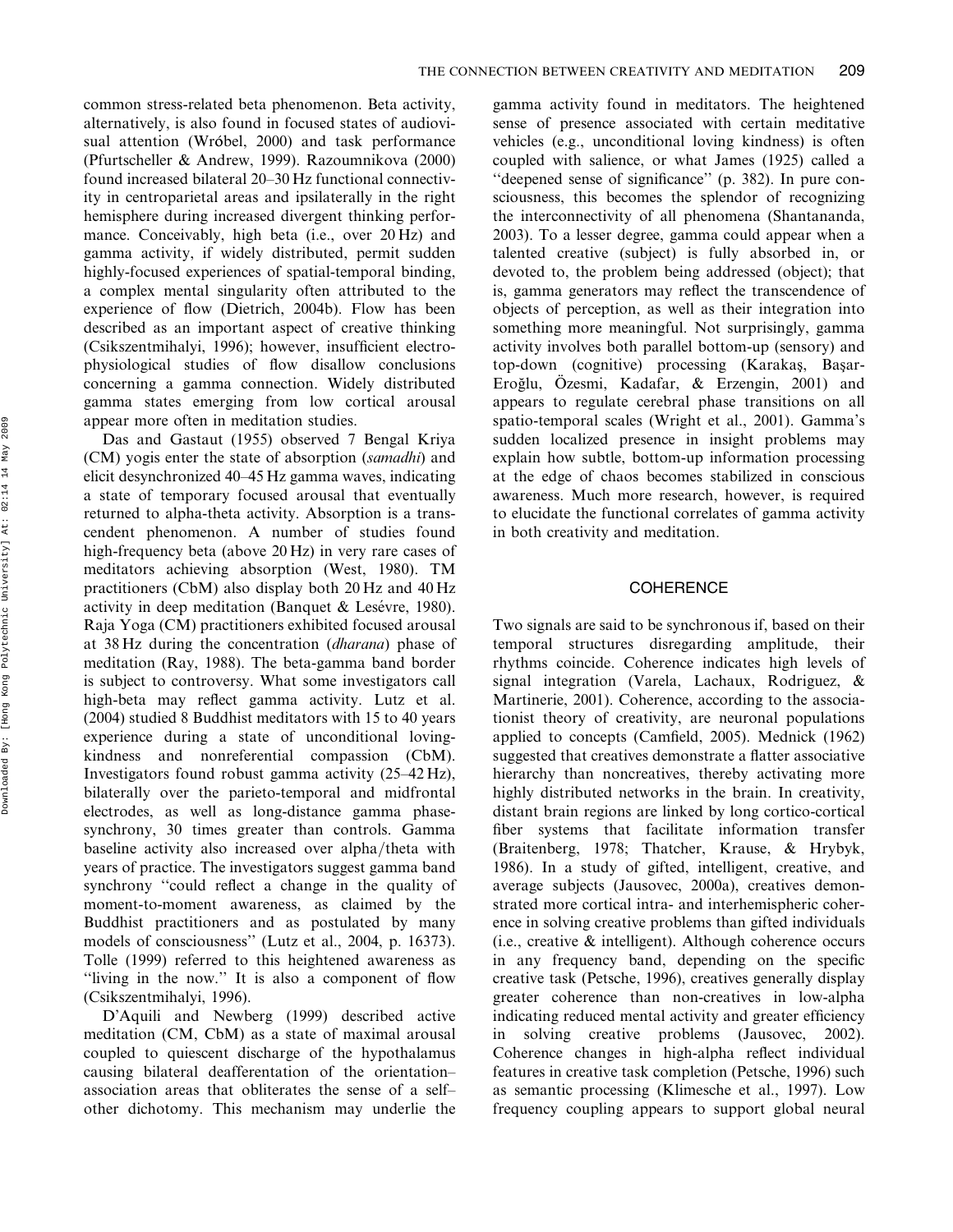integration whereas high frequency coupling generally indicates more local integration (Petsche, Kaplan, von Stein, & Filz, 1997; Schanze & Eckhorn, 1994). Gackenbach (1992) concluded that high coherence in the alpha/theta bands represents the "neurophysiological correlate of more generalized, abstract synthetic, integrative functions of the brain'' (p. 268), yet low coherence (desynchronization) coupled to high frequencies such as beta represent ''more accurate, specialized functions of particular cortical areas, such as perceptual and motor functions'' (p. 268). In effect, this reinforces the definitions of transcendence/integration and differentiation. Difficulty levels within creative problems affect coherence. Dialectic problems are the most challenging. They display, in high creatives, the greatest interhemispheric coherence in both alpha bands (Jausovec, 2000b). Furthermore, originality of insight problem responses correlated with alpha synchronization increases in centroparietal cortices (Fink & Neubauer, 2006). Conversely, coherence decreases in creatives at rest, but decoupling in alpha/beta bands is more prevalent than in non-creatives (Jausovec, 2000b). This supports Martindale and Hines' (1975) conclusion that creatives exhibit more arousal in the resting state.

Orme-Johnson and Haynes (1981), employing the Unusual Uses subtest of the TTCT on TM meditators, along with EEG analysis at bilateral frontal and central sites, found mean alpha coherence in both right hemisphere and bilateral frontal sites positively correlated with creativity. Creativity was also positively correlated with the mean of greatest alpha coherence. Excepting alpha coherence in bilateral frontal sites, the same pattern not only differentiated creatives from less-creatives, but proficient from less proficient meditators, providing direct evidence for a neuropsychological creativitymeditation connection. Many studies of meditation (Cahn & Polich, 2006) have observed increases in intraand interhemispheric coherence in the alpha–theta range during practice as a trait effect at rest, or while engaged in cognitive tasks. Orme-Johnson et al. (1977) also noted high levels of alpha/theta coherence related to profound levels of creativity in the practice of sanyama. Interpretations of meditation phenomena based on intra- and interhemispheric coherence is challenging because transcendent-integrative experiences like bliss, unity awareness, pure consciousness, etc., are not clearly defined and studies are compounded by differences in meditative strategies. Based on evidence herein, it can be generally said that low-alpha coherence in creatives and meditators reflects the witnessing of internal cognitive-affective events, but theta coherence denotes an orientation toward bliss (satisfaction) coupled with a neuropsychological closure mechanism. Delta coherence reflects nonconceptual awareness as a basis for object recognition and surprise; gamma coherence indicates information binding and heightened perception of the object of meditation or moment of creative insight. What is not addressed in most studies on creativity and meditation is long-range synchrony between several frequency bands. The concurrence of high and low coherent frequencies indicates that different bands express different dimensions of the overall integration process (Varela et al., 2001).

## **SENSITIVITY**

Experimental evidence reveals that creatives are highly sensitive. They exhibit more extended alpha-blocking (i.e., desynchronization evincing dehabituation) than less creative individuals (Martindale & Armstrong, 1974). They experience electric shock more painfully (Martindale, 1977). The more creative an individual is, the lower is the intensity of their maximally preferred audio tone (Nardi & Martindale, 1981). Galvanic skin response, when measured against scores for creativity (i.e., Remote Associates Test, Mednick & Mednick, 1967; Alternate Uses Test, Christensen, Guilford, Merrifield, & Wilson, 1960), indicate that creatives are markedly more sensitive to physiological stimuli, habituate very slowly, remain alert to incoming stimuli even after developing a cortical model for them, and show greater fluctuations in arousal levels than less creative individuals, suggesting that creatives are more motivated to seek novelty, not elicited by boredom or fast rates of habituation (Martindale, Anderson, Moore, & West, 1996).

Meditation training increases auditory sensitivity. Very unusual auditory brain stem responses (less than 10ms from stimulus) were evoked via binaural 5–70 dB stimuli by TM-Sidhi program sanyama practitioners using special mantras to sensitize the auditory system toward internal sounds (McEvoy, Frumkin, & Harkins, 1980). Additionally, a study on middle latencies (postbrain stem, 10–80 ms from stimulus) was conducted on two groups of CM practitioners, one meditating on the mantra *Om* and the other on the word *One*. Novice meditators repeating Om demonstrated a decrease in Na-potential amplitude; experts showed an increase in the Om condition but a decrease in the One condition (Telles, Nagarathna, Nagendra, & Desiraju, 1994). (The Na-potential is thought to arise at the midbrainthalamic level.) CM, in the mantra experts, appeared to enhance audio sensitivity by affecting early thalamic sensory processing. Meditation also alters long latency auditory potentials (for a review, see Cahn & Polich, 2006).

Harai (1974) noted that advanced Zen practitioners (MM) exhibited consistent alpha-blocking (dehabituation), as well as theta-blocking, to auditory click stimuli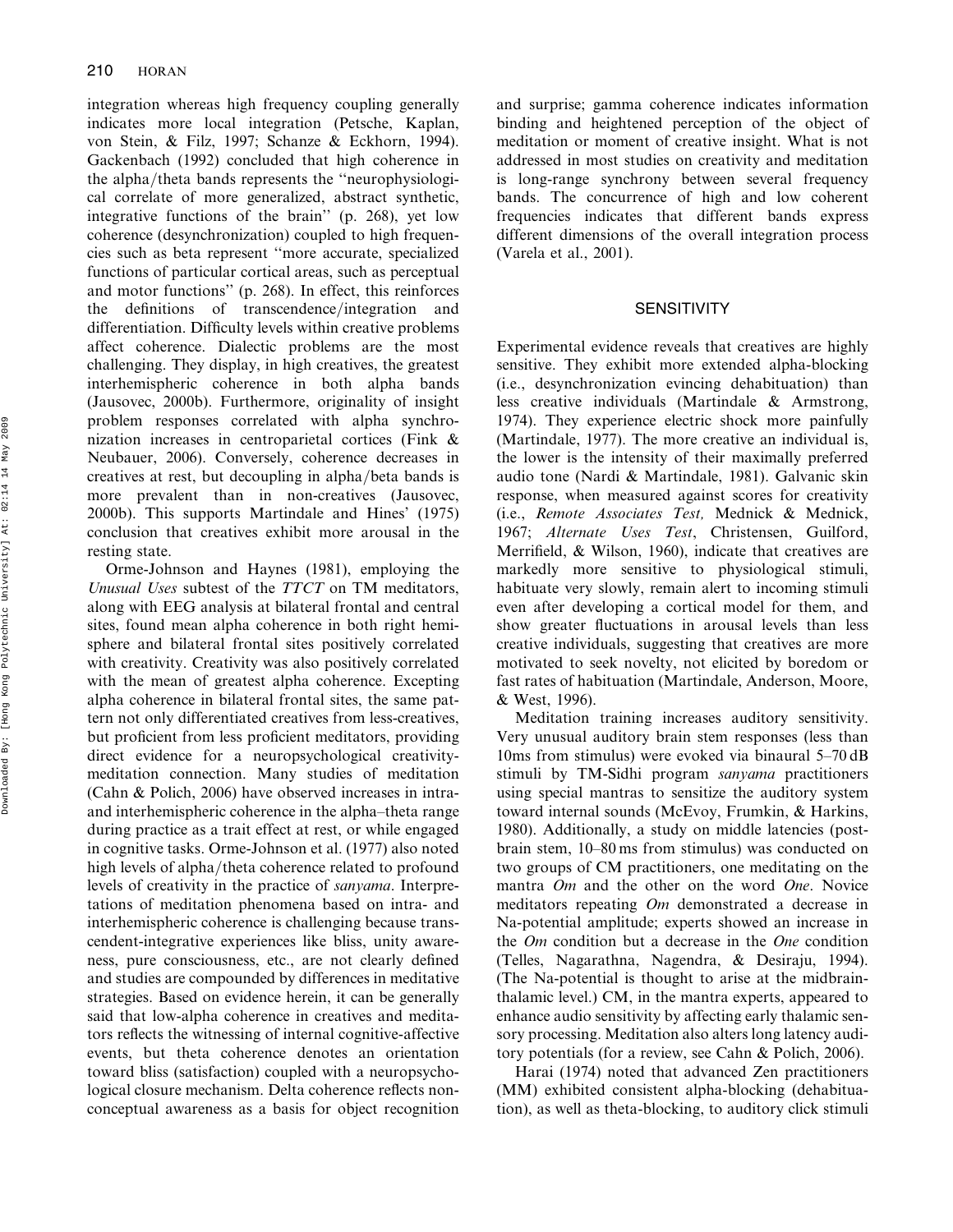even in the fourth stage of meditation, whereas controls habituated quickly. One of the Zen monks explained that he ''perceives the objects, responds to them, and yet is not disturbed by them'' (p. 43). Conversely, some yogic meditation strategies elicit habituation faster than Zen (Bagchi & Wenger, 1957). Yet, Beckert and Shapiro (1981) compared Zen, yoga, and TM meditators with controls and found no differences in habituation. Most evidence, however, points to greater dehabituation across meditation strategies (Murphy & Donovan, 1999).

In another study (Valentine & Sweet, 1999), MM practitioners outperformed CM practitioners on the Wilkin's Counting Test (Wilkins, Shallice, & McCarthy, 1987), a measure of sustained attention toward unexpected audio stimuli, but both groups outperformed controls. Length of practice in both groups led to superior performance. These results suggest that CM, through single-minded focus on the meditation vehicle, reduces reactivity to unexpected stimuli and distraction (or boredom). CM's concentration enhances withdrawal of the senses ( $praty\bar{a}hara$ ) reducing distraction while internal state monitoring remains active (Brefczynski-Lewis et al., 2007). A similar state, induced in a flotation tank environment, demonstrated increased creativity in academic psychologists (Suedfeld, Metcalfe, & Bluck,1987). On the other hand, MM's dehabituation enhances openness to stimuli, but not to the point of distraction. Meditation, overall, is associated with openness to experience (Davidson, Goleman, & Schwartz, 1976) and empathy (Lesh, 1969), which are both related to creativity (Alligood, 1991; Carlozzi, Bull, Eells, & Hurlburt, 1995; Gallo, 1989; Kalliopuska, 1992). Increased theta activity, unsurprisingly, correlates with openness, including flexible thinking and the liberal values associated with openness (Camfield, 2005).

Visual sensitivity is enhanced by meditation. Buddhist MM novices, with 3 months training, outperformed controls in both detecting shorter light flashes and accurately differentiating between successive flashes, demonstrating heightened awareness of some of the preattentive processes involved in visual perception (Brown, Forte, & Dysart, 1984a, 1984b). Banquet and Lesévre (1980) presented a go/no-go visual task to both experienced yoga meditators (CM/CbM) and rest–activity controls who were asked to respond to all stimuli except omitted ones. After practice, P300 amplitude (elevated attention) increased in meditators but decreased in controls. Meditators exhibited shorter response times and greater accuracy than controls. The investigators suggested that long-term meditation practice increases selective visual attention capacity as well as vigilance.

Attentiveness to external stimuli is amplified through meditation. Contingent negative variation (CNV) is a measure of orientation and stimulus expectancy in which one stimulus serves to indicate an impending second stimulus (Walter, Cooper, Aldridge, McCallum, & Winter, 1964). Aged-matched groups of TM meditators, differing in length of practice and frequency of transcendental experiences, were tested using simple and distracter CNV tasks. A decrement in CNV amplitude elicited by distracting stimuli negatively correlated with the frequency of transcendental experience leading investigators to suggest that CNV amplitude increased because transcendental experience magnifies overall attentional resource capacity (Travis, Tecce, & Guttman, 2000). Meditation's heightened sensitivity and transcendent attentional capacity appears to (among other factors) broaden creativity and enhance sensitivity toward quality in artists (Wrycza, 1982).

## INSIGHT

Thus far, the experimental data, as interpreted, indicate the following connections between creativity and meditation:

- 1. MM supports creative thinking (particularly incubation and illumination phases), even in novices, by inducing broad, open awareness in a state of low cortical arousal (e.g., increased low-alpha) enhancing sensitivity, reducing habituation to external (and perhaps internal) stimuli, increasing cognitive performance on complex problems and supporting novelty-seeking.
- 2. MM promotes cognitive flexibility due to its transcendent, detached witnessing effect. Strong associative thinking habits are suppressed allowing for the generation of new ideas.
- 3. There is no evidence to support MM as a specific creative problem-solving mechanism.
- 4. CM also induces vigilance in states of low cortical arousal but diminishes sensual awareness due to singular focus on a meditative vehicle. CM fosters the capacity to monitor internal states (e.g., primary process thinking) and enter the state of absorption, typically after years of practice. The capacity to remain absorbed in a problem for extended periods is important to creativity.
- 5. CbM strategies broaden CM's focus, subconsciously, through mindfulness thereby capturing the attentional benefits of both CM and MM.
- 6. Meditation-induced transcendence (e.g., hypofrontality, bliss orientation, neural silence, heightened awareness) alone appears insufficient for realizing creative solutions.
- 7. As transcendence is gradually integrated within waking, dreaming, and slow wave sleep states, awareness of the subtle nature and interconnectivity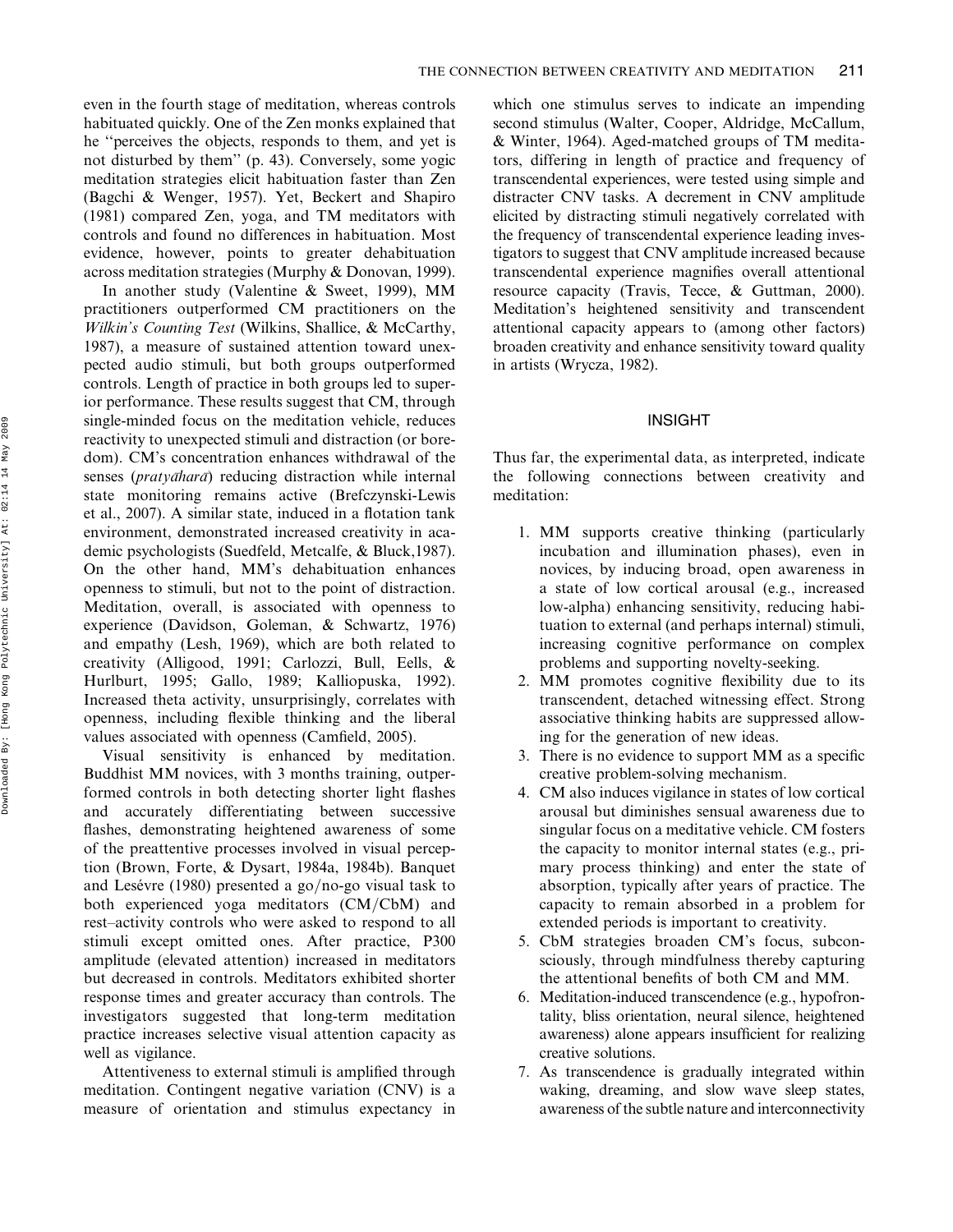of phenomena rises, potentially stimulating creative solutions to complex problems. Spontaneity in creative expression is also facilitated.

- 8. The presence of theta trains in MM, CM, CbM reflects an implicit ''motivation'' to transcend limitations, an orientation toward bliss (satisfaction) and the encoding of new information (e.g., unusual meditative experiences). Theta's transcendent/integrative presence in hypnogogic reverie appears associated with creativity.
- 9. Unusual delta activity generated in deep meditation is affiliated with non-conceptual awareness as ground for the recognition of subtle phenomena. It may enhance the capacity to recognize complex, subtle informational patterns that serve as novel and appropriate solutions to creative problems.
- 10. Increased gamma activity, following states of low cortical arousal, indicates heightened awareness, or lucidity, and salience. This condition, found in advanced  $CM/CbM$  practitioners, as well as in creatives, signals intense binding of spatialtemporal information, and possibly a strong sense of living in the moment.
- 11. Increased intra- and interhemispheric coherence, involving transcendent and integrative aspects of low-alpha, theta, delta, and gamma frequencies during meditation, fosters the sort of whole brain functioning that appears necessary for creative thinking.

What is not yet evident is meditation's capacity to proactively address problems in a creative manner. It is clear that some individuals are more adept at creative output than others. If factors like genetics, IQ, personality, family support, education, domain knowledge, and chance are excluded, the question remains whether certain attentional processes provide distinct advantages in creatively solving complex problems. To address this, it is essential to understand the relationship between intention and insight.

Metcalf and Weibe (1987) tested 67 subjects with both insight and noninsight problems, to determine whether insight problems are solved using means-end analysis (i.e., incrementally), resulting in an increase in subject warmth ratings, or intuitively and suddenly. They concluded that noninsight problems are solved incrementally, but insight problems are solved intuitively and suddenly. Bowden, Jung-Beeman, Fleck, and Kounios (2005) suggested a cognitive model for insight activation in which (a) initial processing strongly activates unrelated information, as well as weak information critical to a solution; (b) processing integrates problem elements across nondominant, or contextually

nonbiased, information; and (c) the creative must actively ''switch the focus of processing to unconscious activation and select it for consciousness and output'' (p. 324).

The last point is critical. Dijksterhuis and Meurs (2006) found that incubation is an active unconscious process leading to more inaccessible and creative items than conscious thought, even with opposition from strong distractor tasks. During incubation, intention (defined as attention by James, 1983) shifts toward unconscious processes, bypassing dominant informational patterns. Subconscious, goal-directed attention has been associated with the parietal lobe (Taylor, 2001). The word intention derives from the Latin intendere, meaning ''the act of stretching out.'' Intention can be viewed as a forceful, though not necessarily conscious, movement of one state toward another. This movement embodies psycho-physiological energy and is usually affiliated with conscious acts of will. Conscious attention manifests in the PFC (Posner, 1994), often called the attention association area. It is highly interconnected with other brain areas; supports sensory data integration; allows for concentration (e.g., removal of distractors); and provides, via the limbic system, emotional valence to cognitive processes. PFC injury can result in loss of will and the capacity to form an intention (Newberg & d'Aquili, 2000). The right PFC is related to sustained attention, a key factor in both creative thinking and meditation (Pardo, Fox, & Raichle, 1991; Roland & Friberg, 1985). PFC connections to the basal ganglia, an area critical to procedural memory (i.e., implicit motor and cognitive skills), which contributes to priming, conditioning, and habituation (Dietrich, 2004b), appear to enable certain formative processes of creativity, like memory consolidation, problem solving, and insight (Gluck & Myers, 1998). The PFC helps override conditioning and habituation (Schwartz & Begley, 2002). Many cognitive scientists agree that a major component of creative thinking is the destructuring of strong associative thinking habits for the purpose of generating new ideas (Glover et al., 1992). Heilman et al. (2003) suggested that PFC inhibition of semantic information storage networks might allow activation of weak, or unactivated, networks. The PFC and associated basal ganglia are strategically involved in control of semantic retrieval from posterior semantic memory (Fiez, 1997). Deep meditative states, like absorption, also destructure strong associative thinking habits and are possibly the result of a transient hypofrontality of the PFC, excluding its attentional network (Dietrich, 2003). MM, for example, appears to activate frontal inhibitory networks in breaking down associations between thoughts (e.g., memories, beliefs) and their accompanying body sensations (Ivanovski & Malhi, 2007). The presence of frontal low-alpha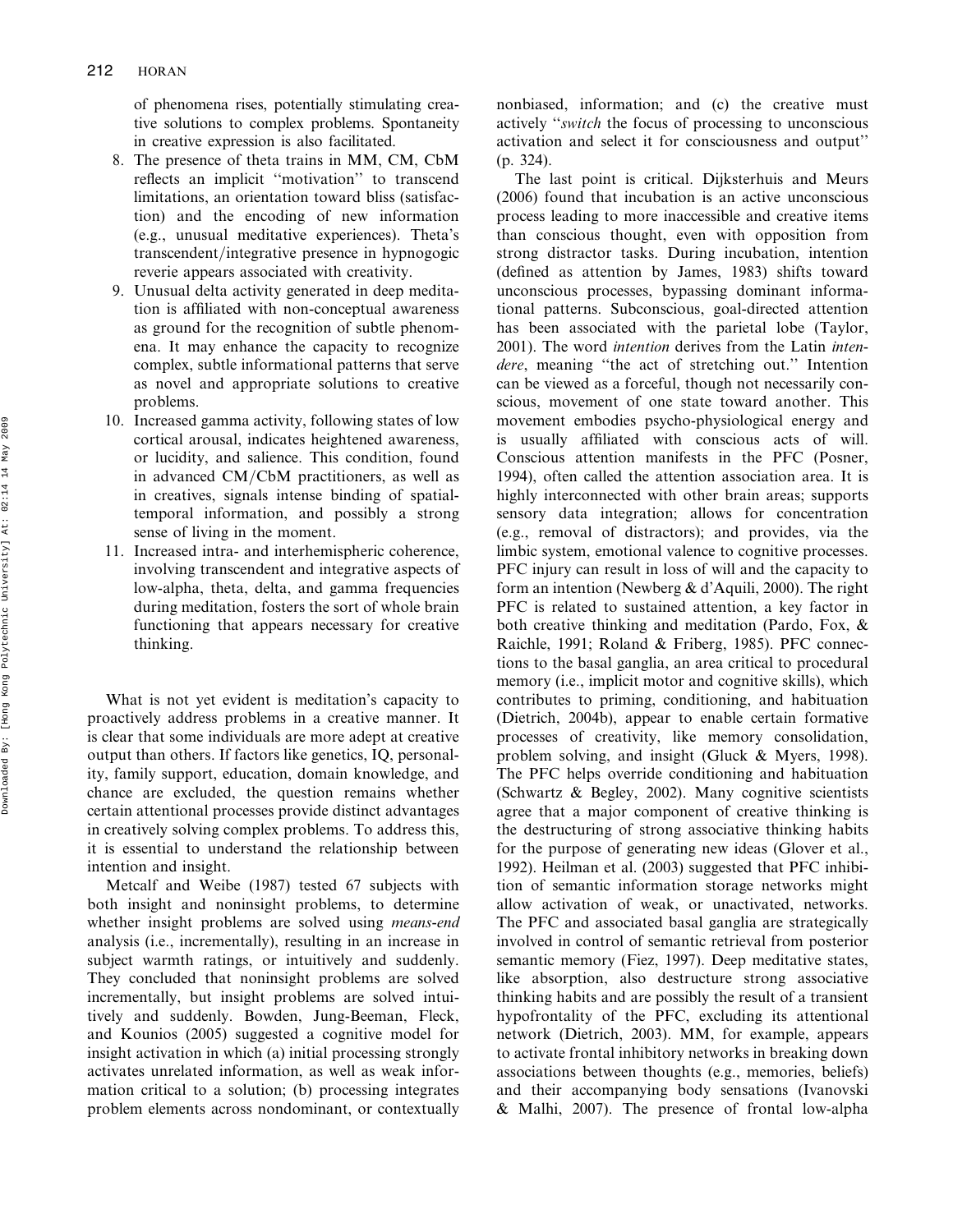synchronization in creativity and meditation supports the hypofrontality hypothesis.

The destructuring of strong thought associations is implicated in other studies. Whitton et al. (1978) examined six unmedicated schizophrenics for intrusiveness of hallucinatory phenomena and six controls for creativity using seven tests, five from Guilford's (1967) divergent thinking classification. Placing one electrode at the vertex (Cz), they discovered during 4-second segments preceding and during hallucinations or creativity test responses that 71.7% of the schizophrenics exhibited predominant delta  $(0-1.99 \text{ Hz})$  and theta  $(2-6.99 \text{ Hz})$ power, and 78.1% of the creativity controls demonstrated a virtually identical pattern. All creativity tests involved ''the eliciting of a sudden internal experience that is self-observable and reportable as the answer intrudes in one's contemplation'' (p. 126). (Note their theta band overlaps with standard definitions of delta.) The investigators suggested two possibilities: (a) the intrusiveness of hallucinatory experience is phenomenologically similar to creative insight, and (b) theta (delta) increases may be correlated with an internally directed mechanism that excludes stimuli irrelevant to the current task. The author (unpublished), who has practiced sanyama for over 37 years, employed a 64-channel EEG while contemplating, with sanyama, abstract dialectic problems requiring insight. Two trials resulted in seven insight events. Surprise/salience levels emerging from each event were later recorded. After artifact removal and source analysis, averaged 3–4 second insight epochs exhibited peak subdelta coherence across most brain regions, greater intensity in the left hemisphere, particularly the anterior temporal region. Lowalpha (highly coherent) and theta predominated in the right temporo-parietal area (see Figure 1). Gamma power was elevated in the left anterior temporal and occipital polar area contrary to Jung-Beeman et al.'s (2004) bursts of right anterior temporal gamma. The author noted increases in the element of surprise/ salience corresponded with increases in electrode sites displaying peak delta frequencies. This finding is consistent with delta activity reflecting subtle signal matching and surprise (Başar-Eroğlu et al., 1992) and Class II inhibition (Vogel, Broverman, & Klaiber, 1968). Increased interhemispheric delta has also been observed in the invention of stories (Petsche, 1996). The author's results imply that right hemisphere low-alpha/theta presence represents both non-judgmental witnessing and encoding of new information; gamma-related heightened awareness supports insight visualization.

Hemispherical differences appear in both creativity and meditation. Using both PET and EEG, Bekhtereva, Dan'ko, Starchenko, Pakhomov, and Medvedev (2001) found that left frontal hemisphere activity differentiates creative from noncreative tasks; the right frontal



FIGURE 1 Creative contemplation insight events (FFT mean) exhibiting intra- and interhemispheric peak delta coherence with alpha/theta activity predominating in right temporo-parietal area. Gamma centers of gravity in occipital pole and left anterior temporal region.

hemisphere is more activated by difficult creative tasks; and frontal interhemispheric coherence is particularly important in the solution to creative tasks. The right hemisphere seems to process more difficult creative tasks and has a more global attentional perspective (Barrett, Beversdorf, Crucian, & Heilman, 1998; Robertson, Lamb, & Knight, 1988), but the left displays a more focused attentional perspective; however, gender differences do exist (Razoumnikova, 2005). Some suggest that the right hemisphere searches for, and finds, a visualspatial solution to a creative problem before transmitting the solution to the left hemisphere for verbalization (Newberg & d'Aquili, 2000). Others perceive reductions in left hemisphere language dominance as a function of over-reliance on unfocused right hemisphere semantic processes (Leonard & Brugger, 1998). The right hemisphere exhibits increased alpha activity in creatives (Martindale, Hines, Mitchell, & Covello, 1984). Cerebral blood flow measurements of 12 award-winning creatives, who scored high on the TCTT figural and verbal forms, also resulted in predominantly right hemisphere correlations (Chavez, Graff-Guerrero, Garcia-Reyna, Vaugier, & Cruz-Fuentes, 2004). However, the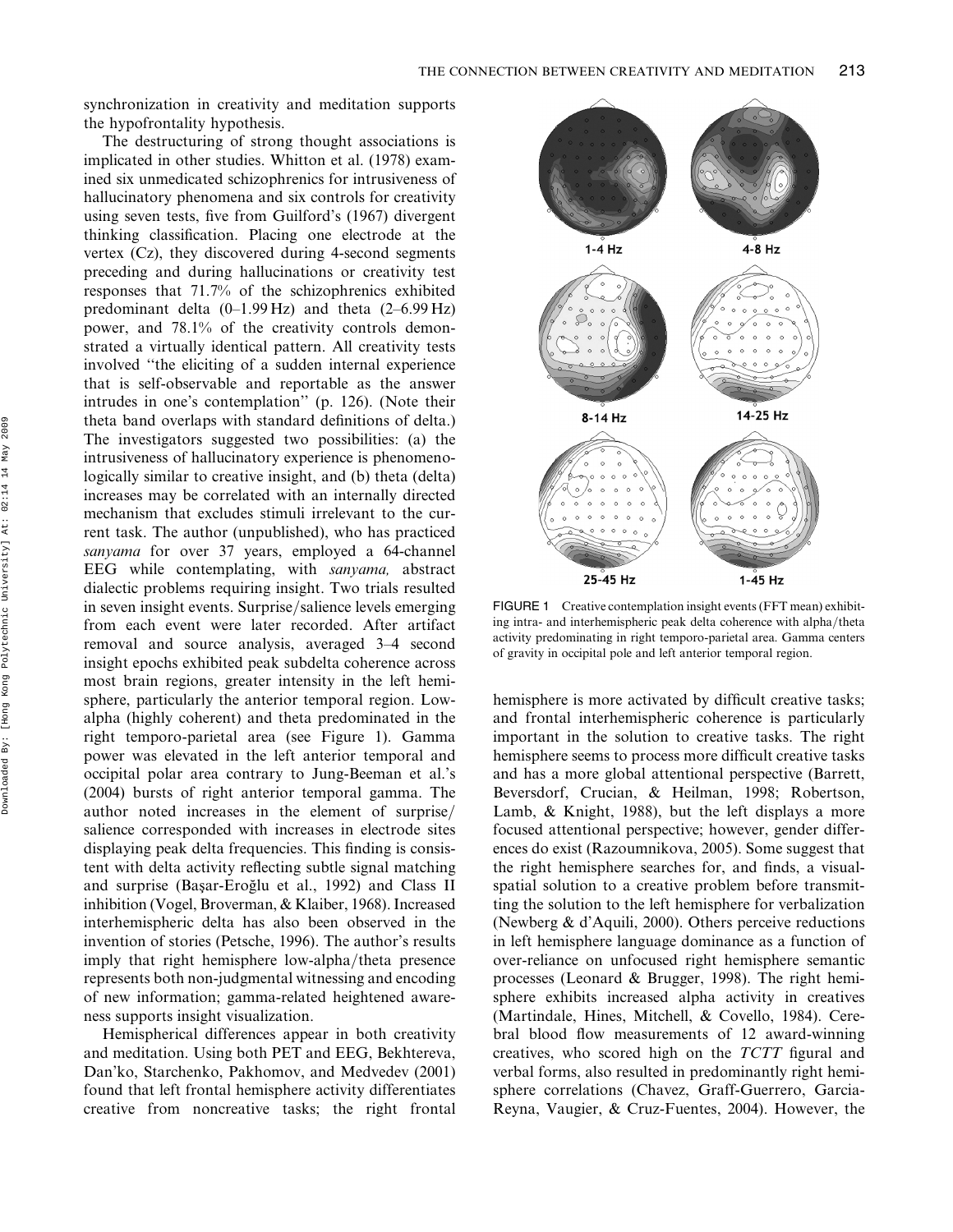corpus callosum, a midbrain structure that facilitates interhemispheric communication, also seems vitally important to creativity. Hoppe (1988) interviewed commisurotomy patients and found their fantasies ''unimaginative, utilitarian, tied to reality and their symbolizations were concrete, discursive and rigid'' (p. 303). Hoppe hypothesized that creativity involves transcallosal symbollexia, a neurological form of Koestler's (1964) bisociation concept. This hypothesis is supported by other investigators (Beisteiner, Altenmuller, Lang, Lindinger, & Deecke, 1994; Shemyakina & Dan'ko, 2004), some suggesting that access to complimentary hemisphere processing supports superior creative endeavor (Katz, 1986).

Jung-Beeman et al. (2004) proposed that, in verbal problems, coarsely-coded semantic integration within large overlapping information fields occurs first in the right hemisphere before being transferred to the left hemisphere for refinement. This corresponds with the yogic concept of *levels of speech* (Muktānanda, 1994). The source of all language ( $parāvak$ ), resting undifferentiated within the unconscious, rises into a coarse, yet subtle, nonverbal form  $(\textit{pas}lyant\bar{\tau})$  that refines into clear thought (madhyama) before verbalization (vaikhari). Language, or symbol, arising out of *paravak* can be considered representative of self-identity. Dissolution of self-identity in meditation, and its reconstitution, involves symbolic representation. A study of a 59-yearold Buddhist monk revealed that the dissolution of self ''into a boundless unity (emptiness)'' and its reconstitution (Lehman et al., 2001, p. 112) appeared as gamma (35–44 Hz) activity in both right superior frontal and right middle temporal gyrii. If the ebb and flow of thought also exemplifies dissolution and reconstitution of self-representation, then *paravak* and *pas<sup>yant</sup>*, being coarser, represent right hemispheric functions, and  $m$ adhyam $\bar{a}$  and vaikhar $\bar{a}$  represent left hemispheric refinements. Strong delta coherence during creative inspiration (e.g., the author's study) may indicate blocking of strong semantic associations, subtle signal matching and surprise supporting right hemisphere processing and left hemisphere refinements of coarse concepts. Meditation's intention, according to Patañjali, is to enter the transcendent state of pure consciousness through self-surrender further integrating that state, consciously, within empirical reality (Iyengar, 1993). Similarly, creative intention strives to transcend strong problem-based associations allowing weak or nonexistent associations to be formed, subconsciously, before conscious integration with domain knowledge (see Figure 2 for this discussion). The meditative practice of sanyama is specifically designed to integrate the transcendent state into all states of consciousness— ''the Self moving within Itself'' (Orme-Johnson et al., 1977, p. 709). Sanyama does this by maintaining

unbounded awareness while attention focuses on a thought/object being refined to its most subtle state (Orme-Johnson & Granieri, 1977); that is, intention is sustained while perceptions of the thought/object dissolve into the subconscious mind, eventually incubating the thought/object within its own transcendent reality. This is another form of surrendering self-representation. Sanyama does not require seated meditation. Vivekananda (Nikhilānanda, 1956) described sanyama mastery as follows:

When the mind has attained to that state in which it identifies itself with the internal impression of the object, leaving the external, and when, by long practice, that impression is retained by the mind, and the mind can get into that state in a moment, that is sanyama (p. 189).

Here lies a powerful formula for intentional subconscious problem solving. The internal impression of the object transcends the multiplicity of complex, subtle, weak, or even non-existent, memory-related connections embodied within the problem. Any exercise in mindmapping confirms the multiplicity of memory points, or connections, associated with a problem (Buzan & Buzan, 2000). In creativity, problem requirements form the stimulus set determining which associations are eligible as solution components (Mednick, 1962). Both working and long-term memory associations are transcended through sanyama's intention to merge problem requirements within the entire set of all phenomena. Most meditation traditions declare that the set of all phenomena includes the vast potential of yet unknown knowledge, along with all existing knowledge (veda); therefore, the probability of paradigm-shifting insight occurrences would hypothetically increase as the boundary of phenomenal existence is reached. The downside is that the creative's comprehension of a profound insight is somewhat constrained by his or her knowledge base.

Mathematical genius Ramanujan, as a young man, developed advanced mathematical theorems; yet, his primary access to mathematics was a book describing 4,865 basic formulae without a single proof (Hardy et al., 1927). Ramanujan described his powerful mathematical insights to friends as originating from the Goddess Namakkal (Srinivasan, 1968), another way of saying that he felt they originated in the transcendent. Orme-Johnson et al. (1977) investigated the electrophysiological correlates of creativity relative to sanyama-induced phenomena (i.e., SP) in 12 TM meditators who also experienced the transcendental state in their usual meditation practice against controls experiencing infrequent SP. The experimental group had significant increases in delta band coherence, as well as increased alpha/theta band coherence over combined frontal, central, left and right electrode pairs. One practitioner, reporting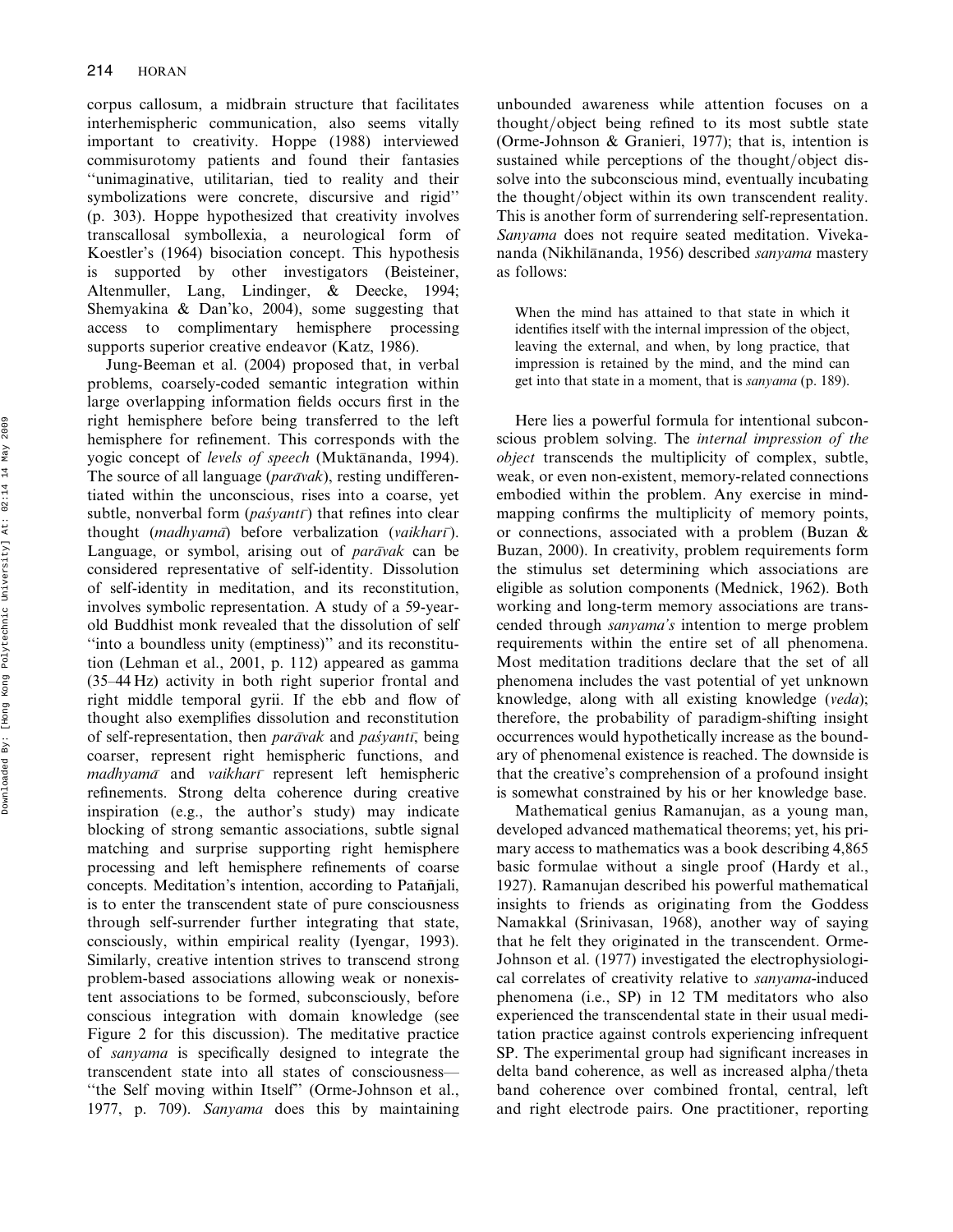

Sanyama and Creative Contemplation

FIGURE 2 Samyama, a CbM strategy, uses intention to process a problem, subconsciously, via transcendence and integration as reflected in delta, theta, low-alpha and gamma bands, until insight is achieved.

transcendental experiences, SP, witnessing sleep, and describing his overall subjective state as bliss, scored 3.5 deviations above the mean in fluency of creative thought and 4.0 standard deviations above the mean on originality. The investigators associated high levels of multi-band coherence with sanyama-induced SP based on the neurophysiological principle of recruitment whereby many neuronal populations are enlisted on very difficult tasks through the intention of exacting a performance, or solution. A further study of 152 TM meditators with an average of 3 years and 8 months of sanyama practice indicated significant correlations between sanyama and creativity independent of the duration of TM practice (Jedrczak & Clements, 1985).

Patañjali's Yoga Sūtras describe various sanyamainduced SP; however, deep insight into the nature of reality (supreme knowledge) is considered the most important power (Iyengar, 1993). Creative contemplation is perhaps an appropriate term for sanyama-induced creative problem solving. The rare contemplative undergoes a flash of illumination (pratibha).

A being who has attained pratibha eliminates all thoughts and experiences and so can remove the obstacles which prevent him from seeing his own nature. ... He can fashion a new creation within himself because pratibha gives rise to ever-new creative abilities (Muktānanda, 1983, p. 145).

Vivekananda (cited in Nikhilānanda, 1956) further stated, ''When a man has risen to a high state of pratibha he has a great light. All things are apparent to him. Everything comes to him naturally without practicing sanyama" (p. 194). This statement implies that some creatives could experience great insight without undergoing either meditation, or sanyama, at least in any formal sense. Creative contemplation is accomplished through intention (sankalpa). To intend also means to wish, to be desirous of; purpose or resolve and to be brought about, to come into existence, that is, sankalpa is both a wish and a creative force (Shantananda, 1999, p. 4). Intention lies at the root of sanyama (Hagelin, 1987, see note p. 80). Unlike volition that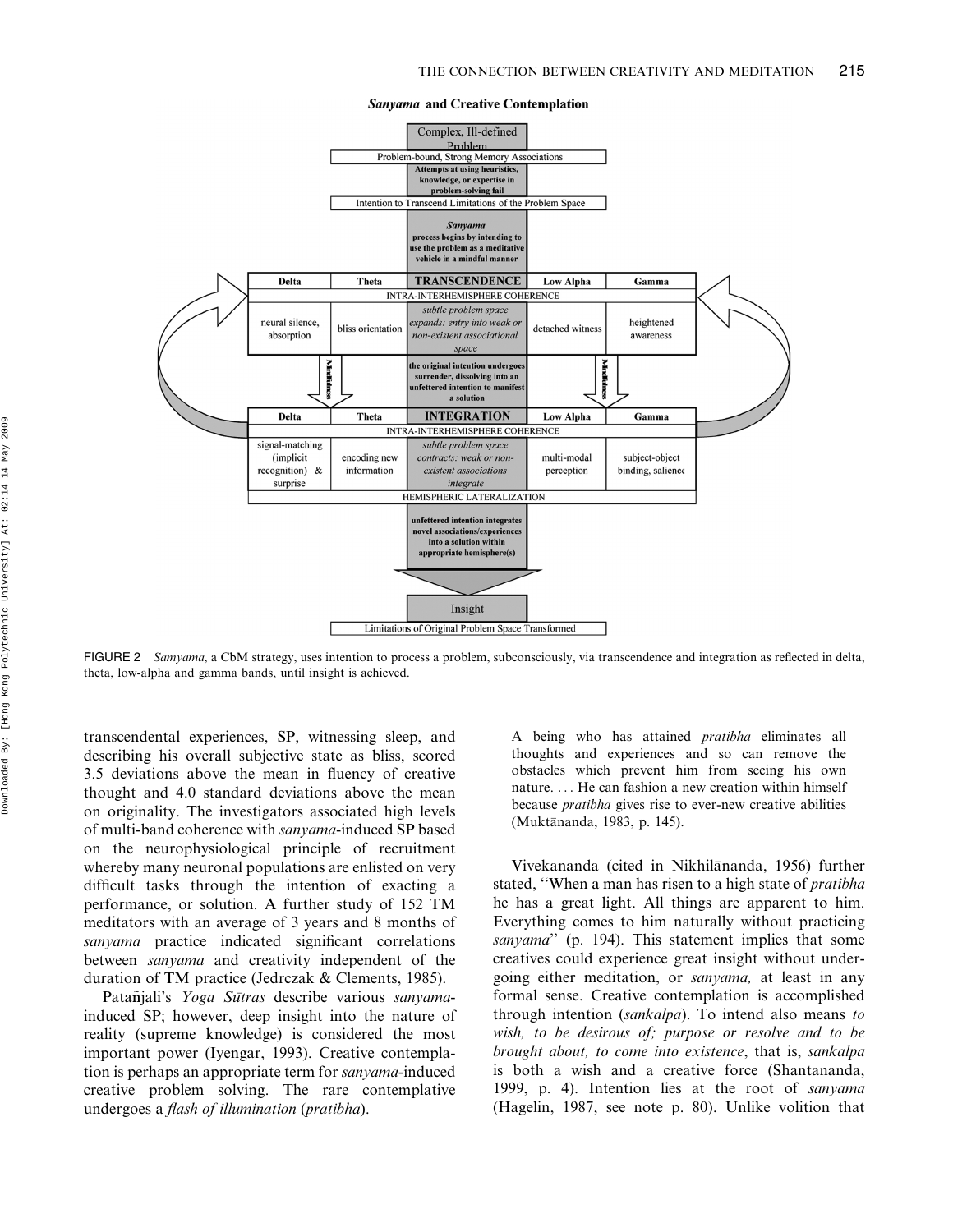stems from normal desire, the source of will in sanyama is non-generated; that is, it is desireless (Hughes, 1994). Perhaps the most difficult intention to maintain is selflessness (i.e., unconditional surrender). In sanyama, the contemplative consciously relinquishes the desire to acquire a solution while maintaining unfettered focus on surrendering the problem to be otherwise solved, subconsciously. This ''desireless'' intention allows problems to be viewed with clarity while unconscious processing is free to seek unique solutions. Hypothetically, unfettered focus on a problem under conditions of very low cortical arousal could allow attention (intention) to approach, transiently, the state of a fixed point attractor (e.g., high coherence) within the brain's chaotic neural environment, thereby attracting synchronized informational patterns toward the problem set that are both novel and appropriate. Systems that attain rest, or equilibrium, become fixed point attractors. This occurs periodically in EEG waveforms. Strange attractors, on the other hand, which are deterministic and reproducible if the input and initial conditions are replicated can transition to fixed point attractors (for discussion on cortical chaos, see Başar, 1992). Conceivably, certain sustained forms of attention with high affective content can achieve unique solutions as attractors.

Similarly, according to the yogic tradition, one-pointed attention (ekagrata) induces a state of equilibrium to which mental perturbations eventually surrender, resulting in great inspiration (Muktānanda, 1977b). Onepointed attention involves self-surrender. Ghiselin (1952) declared that the ''self-surrender so familiar to creative minds is nearly always hard to achieve. It calls for purity of motive that is rarely sustained except through dedication and discipline'' (p. 24). In the yogic tradition, self-surrender has an affective element called bhakti, or devotion. Its goal is existential freedom (Poddar, 1981; Vivekananda, 1955, 1986). Self-surrender may be linked to anterior cingulate cortex (ACC) activity which, in meditation, is reduced. The ACC is well known for its role in cognitive conflict as a mediator of processes that transcend the current mindset (Botvinick, Braver, Barch, Carter, & Cohen, 2001). The ACC is, along with the PFC, associated with selective or ongoing attention, as well as frontal theta rhythms (Asada et al., 1999). ACC coupled with PFC activity is related to creativity during insight riddle-solving (Qiu et al., 2006). The ACC is also involved in the emotionally-controlled effects of executive brain function (Lou et al., 1999) and the ventral ACC is a focal point in romantic love (Bartels & Zeki, 2000). Reduced activity in the superior occipital gyrus and ACC in LTM Zen meditators indicates a lessening of interference effects from will, or conscious intent (Ritskes et al., 2003). Conceivably, ACC/PFC activity contributes to the sort of selfless devotion (reduced willfulness), self-sacrifice, unerring dedication and intention that has led to historical creative paradigm shifts such as Einstein's theory of relativity, Copernicus' heliocentric system, Darwin's theory of evolution and Picasso's cubism, to cite a few.

Sanyama is a CbM strategy because it involves both concentration and mindfulness. During creative contemplation, the object of focus is a problem with its concomitant problem space. Unlike problem-solving where attention is drawn to using heuristics, knowledge, or expertise (Weisberg, 2006), sanyama concentrates on the problem without consciously attempting to solve it. The problem is surrendered from consciousness to the subconscious mind. Surrendering allows the problem space to expand significantly (i.e., neuropsychological transcendence). The intention to solve the problem creatively, however, remains unbroken. It lies at the root of the entire process. Intention is focused, yet mindful. It eventually contracts the subtle problem space, precipitating weak or non-existent associations relative to the problem set, probably in the right hemisphere, finally integrating these associations into an insight (i.e., neuropsychological integration). In sanyama, objects of perception are perceived as precipitated modes of pure consciousness that can be transformed through intention (Hagelin, 1987). Sanyama insight is known to occur, unexpectedly, when the conscious mind is otherwise occupied. Sanyama training, through neuropsychological transcendence and integration, appears to enhance the creative capacity of TM practitioners. This attentional mechanism may account for differences in CbM and CM studies relative to creativity. CM strategies provide concentrative support for sanyama, but don't appear sufficient, in themselves, to elicit creative insights until, after considerable practice, the transcendent state stabilizes within all states of the practitioner's consciousness. Additionally, most CbM training, other than the TM-Sidhi program, doesn't offer sanyama. In creativity, both transcendence and integration are highly interdependent, bound by a creative intention. Sanyama training, or sanyama emerging naturally in rare individuals, is a potential mechanism for eliciting unusual, intuitive, insight into complex phenomena. Additional research employing both EEG and high spatial resolution scanning equipment should be undertaken to verify this hypothesis. Confirmation could have profound impact on the education sector as well as in our understanding of the nature of consciousness.

#### **REFERENCES**

- Adey, W. R., Kado, R. T., & Walter, D. O. (1967). Computer analysis of EEG data from Gemini Flight GT-7. Aerospace Medicine, 38, 345–359.
- Aftanas, L. I., & Golocheikine, S. A. (2001). Human anterior and frontal midline theta and lower alpha reflect emotionally positive state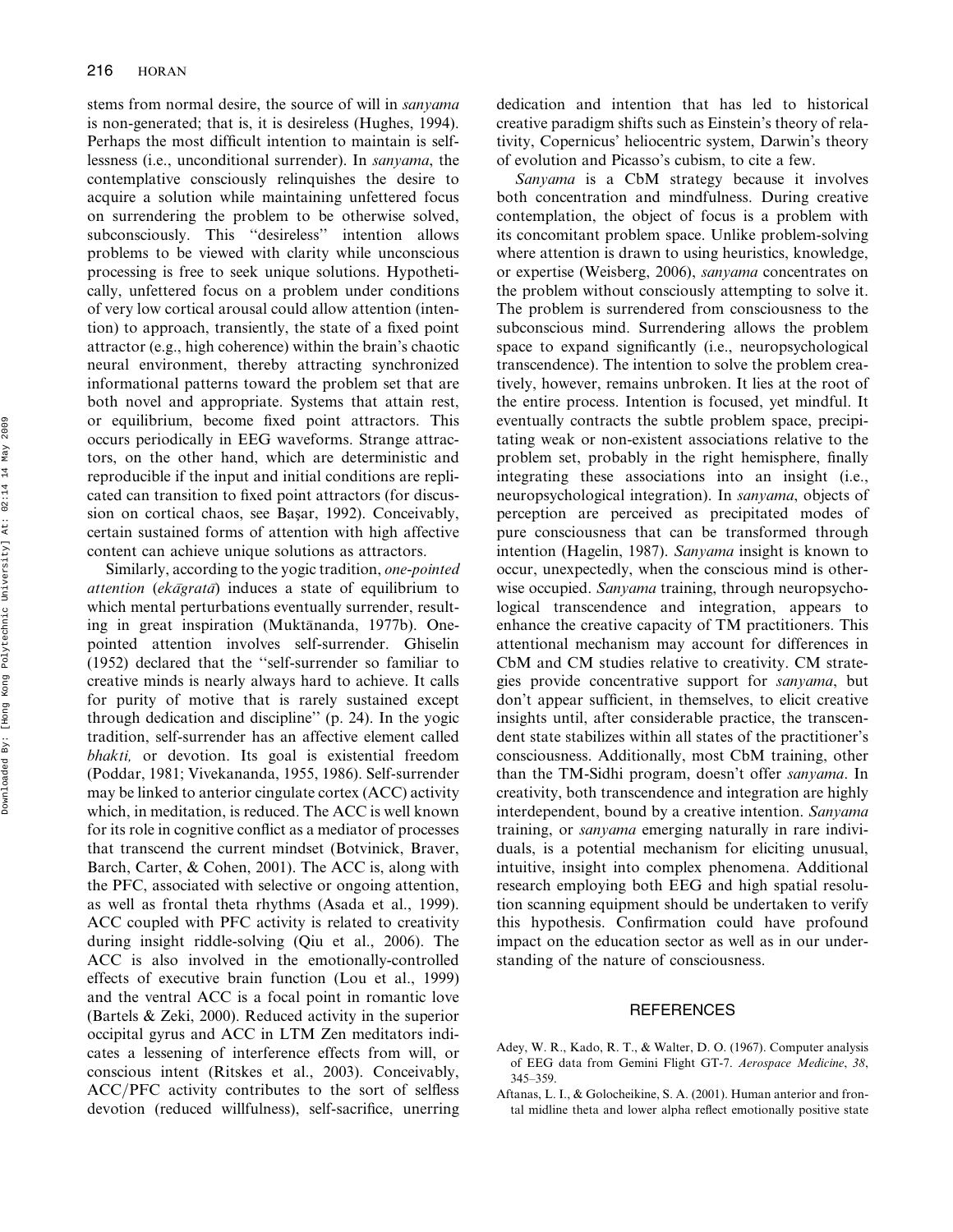and internalized attention: High-resolution EEG investigation of meditation. Neuroscience Letters, 310, 57–60.

- Aftanas, L. I., & Golocheikine, S. A. (2003). Changes in cortical activity in altered states of consciousness: The study of meditation by high-resolution EEG. Human Physiology, 29, 143–151.
- Aftanas, L. I., Reva, N. V., Varlamov, A. A., Pavlov, S. V., & Makhnev, V. P. (2004). Analysis of evoked EEG synchronization and desynchronization in conditions of emotional activation in humans: temporal and topographic characteristics. Neuroscience and Behavioral Physiology, 34, 859–867.
- Alligood, M. R. (1991). Testing Roger's theory of accelerating change: The relationship among creativity, actualization, and empathy in persons 18–92 years of age. Western Journal of Nursing Research, 13, 84–96.
- Arenander, A. (1996, April). Global neural ground state: Coherent brain mechanisms associated with transcendental consciousness. Paper presented at Toward a Science of Consciousness, Tucson II.
- Arenander, A. (2000). Research proposal: The effects of the transcendental meditation technique on the temporal and spatial mapping of the brain-A MEG study. Fairfield, IA: Brain Research Institute, The Institute of Science Technology and Public Policy.
- Asada, H., Fukuda, Y., Tsunoda, S., Yamaguchi, M., & Tonoike, M. (1999). Frontal midline theta rhythms reflect alternative activation of prefrontal cortex and anterior cingulated cortex in humans. Neuroscience Letters, 274, 29–32.
- Astin, J. A., Shapiro, S. L., Eisenberg, D. M., & Forys, K. L. (2003). Mind–body medicine: State of the science, implication for practice. Journal of the American Board of Family Practice, 16, 131–147.
- Austin, J. H. (1999). Zen and the brain. Cambridge, MA: MIT Press.
- Austin, J. H. (2006). Zen-brain reflections. Cambridge, MA: MIT Press.
- Bagchi, B. K., & Wenger, M. A. (1957). Electrophysiological correlates of some yogi exercises. Electrophysiology and Clinical Neurophysiol $ogy, 7, 132-149.$
- Ball, O. E. (1980). The effect of TM and the TM-Sidhi program on verbal and figural creativity (TTCT), auditory creativity (S and I), and hemispheric dominance (SOLAT) [Unpublished doctoral dissertation] Atlanta, GA: University of Georgia.
- Banquet, J. P. (1973). Spectral analysis of the EEG in meditation. Electroencephalography and Clinical Neurophysiology, 35, 143–151.
- Banquet, J. P., & Lesévre, N. (1980). Event-related potentials in altered states of consciousness. Progress in Brain Research, 54, 447–453.
- Barcelo, F., Perianez, J. A., & Knight, R. T. (2002). Think differently: A brain orienting response to task novelty. NeuroReport, 13, 1887– 1892.
- Barrett, A. M., Beversdorf, D. Q., Crucian, G. P., & Heilman, K. M. (1998). Neglect after right hemisphere stroke: A smaller floodlight for distributed attention. Neurology, 51, 972–978.
- Bartels, A., & Zeki, S. (2000). The neural basis of romantic love. NeuroReport, 11, 3829–3834.
- Başar, E. (1992). Brain natural frequencies are causal factors for resonances and induced rhythms. In E. Başar  $&$  T. H. Bullock (Eds.), Induced rhythms in the brain (pp. 425-467). Boston: Birkhäuser.
- Başar, E., Başar-Eroğlu, C., Demiralp, T., & Schürmann, M. (1995). Time and frequency analysis of the brain's distributed gamma-band system. IEEE Engineering in Medicine and Biology, 14, 400-410.
- Başar, E., Başar-Eroğlu, C., Karakaş, S., & Schürmann, M. (2001). Gamma, alpha, delta and theta oscillations govern cognitive processes. International Journal of Psychophysiology, 39, 241–248.
- Başar-Eroğlu, C., Başar, E., Demiralp, T., & Schürmann, M. (1992). P300-response: Possible psychophysiological correlates in delta and theta frequency channels: A review. International Journal of Psychophysiology, 13, 161–179.
- Başar-Eroğlu, C., Struber, D., Kruse, P., Başar, E., & Stadler, M. (1996a). Frontal gamma-band enhancement during multistable

visual perception. International Journal of Psychophysiology, 24, 113–125.

- Başar-Eroğlu, C., Struber, D., Schürmann, M., Stadler, M., & Başar, E. (1996b). Gamma-band responses in the brain: A short review of psychophysiological correlates and functional significance. International Journal of Psychophysiology, 24, 101–112.
- Başar-Eroğlu, C., Başar, E., Schürmann, M., Schutt, A., Struber, D., Stadler, M., & Karakaş, S. (1999). Gamma-band responses in the brain: Functional significance. In E. Başar (Ed.), Brain function and oscillations, II: Integrative brain function. neurophysiology and cognitive processes (pp. 367–380). New York: Springer-Verlag.
- Beckert, D. E., & Shapiro, D. (1981). Physiological responses to clicks during zen, yoga and transcendental meditation. Psychophysiology, 18, 694–699.
- Beisteiner, R., Altenmuller, E., Lang, W., Lindinger, G., & Deecke, L. (1994). Musicians processing music: Measurement of brain potentials with EEG. European Journal of Cognitive Psychology, 6, 311–327.
- Bekhtereva, N. P., Dan'ko, S. G., Starchenko, M. G., Pakhomov, S. V., & Medvedev, S. V. (2001). Study of the brain organization of creativity: III. Brain activation assessed by the local cerebral blood flow and EEG. Human Physiology, 27, 390–397.
- Berger, H. (1929). Uber das electrenkephalogramm des menschen [On the human electroencephalogram]. Archiv für Psychiatrie und Nervenkrankheiten, 87, 527–570.
- Botvinick, M. M., Braver, T. S., Barch, D. M., Carter, C. S., & Cohen, J. D. (2001). Conflict monitoring and cognitive control. Psychological Review, 108, 624–652.
- Bowden, E. M., Jung-Beeman, M., Fleck, J., & Kounios, J. (2005). New approaches to demystifying insight. Trends in Cognitive Sciences, 9, 322–328.
- Braitenberg, V. (1978). Cortical architectonics: General and areal. In M. A. B. Braizer, & H. Petsche (Eds.), Architectonics of the cerebral cortex (pp. 443-465). New York: Raven Press.
- Brefczynski-Lewis, J. A., Lutz, A., Schaefer, H. S., Levinson, D. B., & Davidson, R. J. (2007). Neural correlates of attentional expertise in long-term meditation practitioners. Proceedings of the National Academy of Sciences of the USA, 104, 11483–11488.
- Briggs, J. (2000). Fire in the crucible: Understanding the process of creative genius. Grand Rapids, MI: Phanes Press.
- Brooks, D. R., Durgananda, S., Muller-Ortega, P. E., Mahony, W., Rhodes Bailly, C., & Sabharathnam, S. P. (1997). Meditation revolution: A history and theology of the Siddha Yoga lineage. South Fallsburg, NY: Agama.
- Brown, D., Forte, M., & Dysart, M. (1984a). Differences in visual sensitivity among mindfulness meditators and non-meditators. Perceptual and Motor Skills, 58, 727–733.
- Brown, D., Forte, M., & Dysart, M. (1984b). Visual sensitivity and mindfulness meditation. Perceptual and Motor Skills, 58, 775–784.
- Buzan, T., & Buzan, B. (2000). The mind map book. London: BBC Worldwide Limited.
- Cahn, B. R., & Polich, J. (2006). Meditation states and traits: EEG, ERP, and neuroimaging studies. Psychological Bulletin, 132, 180–211.
- Camfield, D. (2005). Neurobiology of creativity. In C. Stough (Ed.), Neurobiology of creativity (pp. 53–72). New York: Kluwer Academic/Plenum.
- Carlozzi, A. F., Bull, K. S., Eells, G. T., & Hurlburt, J. D. (1995). Empathy as related to creativity, dogmatism, and expressiveness. Journal of Psychology, 129, 365–373.
- Carson, S. H., Higgins, D. M., & Peterson, J. B. (2003). Decreased latent inhibition is associated with increased creative achievement in high-functioning individuals. Journal of Personality and Social Psychology, 85, 499–506.
- Chavez, R. A., Graff-Guerrero, A., Garcia-Reyna, J. C., Vaugier, V., & Cruz-Fuentes, X. (2004). Neurobiologia de la creatividad: Resultados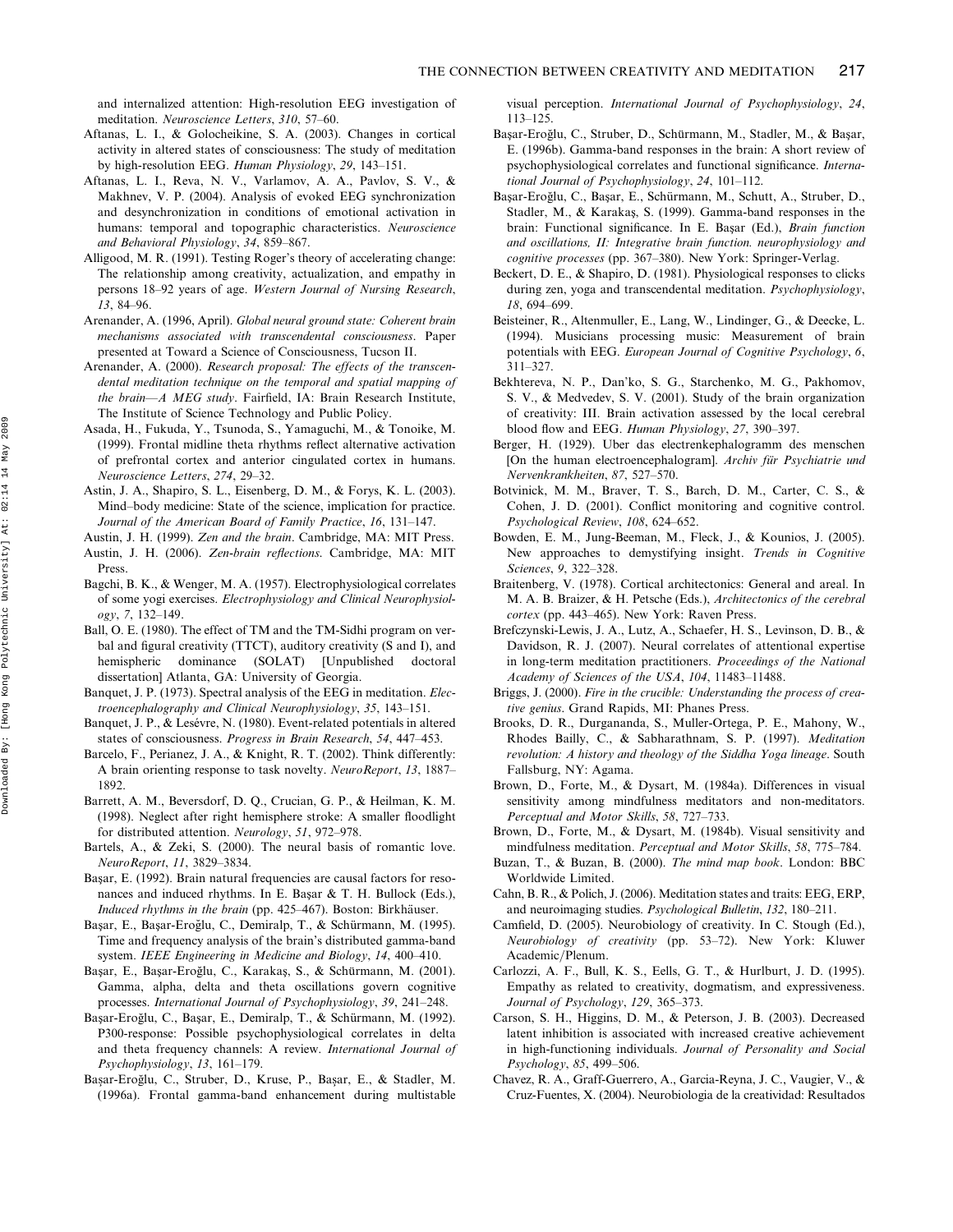preliminares de un studio de activacion cerebral [Neurology of creativity: Preliminary results of a study about cerebral activation]. Salud Mental, 27, 38–46.

- Christensen, P. R., Guilford, J. P., Merrifield, R. P., & Wilson, R. C. (1960). Alternate uses. Beverly Hills, CA: Sheridan Psychological Service.
- Cleeremans, A., & Jimenez, L. (2002). Implicit learning and consciousness: A graded, dynamic perspective. In R. M. French & A. Cleeremans (Eds.), Implicit learning and consciousness (pp. 1–40). East Sussex: Psychology Press.
- Cowger, E. L. (1974). The effects of meditation (zazen) upon selected dimensions of personality development. Dissertation Abstracts International, 34, 8–A, Part 1, 4734.
- Cowger, E. L., & Torrance, E. P. (1982). Further examination of the quality of changes in creative functioning resulting from meditation (zazen) training. Creative Child and Adult Quarterly, 7, 211–217.
- Csikszentmihalyi, M. (1996). Creativity, flow, and the psychology of discovery and invention. London: Rider.
- Danko, S. G., Starchenko, M. G., & Bechtereva, N. P. (2003). EEG local and spatial synchronization during a test on the insight strategy of solving creative verbal tasks. Human Physiology, 29, 502-504.
- d'Aquili, E. G., & Newberg, A. B. (1999). The mystical mind: Probing the biology of religious experience. Minneapolis, MN: Augsburg **Fortress**
- Das, N., & Gastaut, H. (1955). Variations in the electrical activity of the brain, heart, and skeletal muscles during yogic meditation and trance. Electroencephalography and Clinical Neurophysiology, 6, 211–219.
- Davidson, R. J. (2004). Well–being and affective style: Neural substrates and biobehavioural correlates. Philosophical transactions of the Royal Society, 359, 1395–1411.
- Davidson, R., Goleman, D., & Schwartz, G. (1976). Attentional and affective concomitants of meditation: A cross sectional study. Journal of Abnormal Psychology, 85, 235–238.
- Davidson, R. J., Jackson, D. C., & Larson, C. L. (2000). Human encephalography. In J. T. Cacioppo, L. G. Tassinary, & G. G. Berntson (Eds.), Handbook of psychophysiology (2nd ed., pp. 27–52). Cambridge, England: Cambridge University Press.
- Desmedt, J. E., & Tomberg, C. (1994). Transient phaselocking of 40 Hz electrical oscillations in prefrontal and parietal human cortex reflects the process of conscious somatic perception. Neuroscience Letters, 168, 126–129.
- Dietrich, A. (2003). Functional neuroanatomy of altered states of consciousness: The transient hypofrontality hypothesis. Consciousness and Cognition, 12, 231–256.
- Dietrich, A. (2004a). The cognitive neuroscience of creativity. Psychonomic Bulletin and Review, 11, 1011–1026.
- Dietrich, A. (2004b). Neurocognitive mechanisms underlying the experience of flow. Consciousness and Cognition, 13, 746–761.
- Dijksterhuis, A., & Meurs, T. (2006). Where creativity resides: The generative power of unconscious thought. Consciousness and Cognition, 15, 135–146.
- Dillbeck, M. C., & Orme-Johnson, D. (1987). Physiological differences between transcendental meditation and rest. American Psychologist, 42, 879–881.
- Doerner, D. (1983). Heuristics and cognition in complex systems. In R. Groner, M. Groner, & F. W. Bishof (Eds.), Methods of heuristics (pp. 89–108). Hillsdale, NJ: Lawrence Erlbaum Associates.
- Dolce, G., & Waldeier, H. (1974). Spectral and multivariate analysis of EEG changes during mental activity in man. Electroencephalography and Clinical Neurophysiology, 36, 577–584.
- Domino, G. (1977). Transcendental meditation and creativity: An empirical investigation. Journal of Applied Psychology, 62, 358–362.
- Dulany, D. E. (1997). Consciousness in the explicit (deliberative) and implicit (evocative). In J. D. Cohen & J. W. Schooler (Eds.),

Scientific approaches to consciousness (pp. 179–212). Mahwah, NJ: Lawrence Erlbaum Associates.

- Dunn, B. R., Hartigan, J., & Mikulas, W. (1999). Concentration and mindfulness meditations: Unique forms of consciousness? Applied Psychophysiology and Biofeedback, 24, 147–165.
- Eckhorn, R., Bauer, R., Jordan, W., Brosch, W., Kruse, W., Munk, M., & Reitboeck, H. J. (1988). Coherent oscillations: A mechanism of feature linking in the visual cortex. Biological Cybernetics, 60, 121–130.
- Edelman, G. M. (1989). The remembered present. New York: Basic Books.
- Edelman, G. M., & Tononi, G. (2000). A universe of consciousness: How matter becomes imagination. New York: Basic Books.
- Eysenck, H. J. (1995). Genius: The natural history of creativity. Cambridge, UK: Cambridge University Press.
- Eysenck, M. W., & Calvo, M. G. (1992). Anxiety and performance: The processing efficiency theory. Cognition and Emotion, 6, 409–434.
- Farb, N. A. S., Segal, Z. V., Mayberg, H., Bean, J., McKeon, D., Fatima, Z., & Anderson, A. K. (2007). Attending to the present: Mindfulness meditation reveals distinct neural modes of reference. Social Cognitive and Affective Neuroscience, 2, 313–322.
- Felleman, D. J., & Van Essen, D. C. (1991). Distributed hierarchical processing in the primate cerebral cortex. Cerebral Cortex, 1, 1–47.
- Feuerstein, G. (1989). Yoga: The technology of ecstasy. Los Angeles, CA: Jeremy P. Tarcher.
- Fiez, J. A. (1997). Phonology, semantics and the role of the left prefrontal cortex. Human Brain Mapping, 5, 79–83.
- Finger, S. (1994). Origins of neuroscience. New York: Oxford University Press.
- Fink, A., & Neubaeur, A. (2006). EEG alpha oscillations during te performance of verbal creativity tasks: Differential effects of sex and verbal intelligence. International Journal of Psychophysiology, 62(1), 46–53.
- Fink, A., Grabner, R. H., Benedek, M., & Neubaeur, A. (2006). Short communication: Divergent thinking training related to frontal electroencephalogram alpha synchronization. European Journal of Neuroscience, 23, 2241–2246.
- Frackowiak, R. S. J., Ashburner, J. T., Penny, W. D., Zeki, S., Friston, K. J., Frith, C. D., et al. (2004). Human brain function (2nd ed.) London: Academic Press.
- Gackenbach, J. (1992). Interhemispheric EEG coherence in REM sleep and meditation: The lucid dreaming connection. In J. S. Antrobus & M. Bertini (Eds.), The neuropsychology of sleep and dreaming (pp. 265–288). Hillsdale, NJ: Lawrence Erlbaum Associates.
- Gallo, D. (1989). Educating for empathy, reason and imagination. Journal of Creative Behavior, 23, 98–115.
- Getzels, J., & Csikszentmihalyi, M. (1976). The creative vision: A longitudinal study of problem finding in art. New York: Wiley.
- Ghiselin, B. (1952). The creative process. New York: Mentor.
- Glover, J. A., Ronning, R. R., & Reynolds, C. R. (1992). Handbook of creativity. New York: Plenum.
- Gluck, M., & Myers, C. (1998). Psychobiological models of hippocampal function in learning and memory. In J. Martinez & R. Kesner (Eds.), Neurobiology of learning and memory (pp. 417–448). San Diego, CA: Academic Press.
- Goleman, D. J. (1996). The meditative mind: Varieties of meditative experience. New York: Penguin Putnam.
- Grabner, R. H., Fink, A., & Neubauer, A. C. (2007). Brain correlates of self-rated originality of ideas: Evidence from event-related power and phase-locking changes in the EEG. Behavioral Neuroscience, 121, 224–230.
- Gray, C. M., & Singer, W. (1987). Stimulus-specific neuronal oscillations in the cat visual cortex: A cortical functional unit. Society for Neuroscience, Abstracts, 404, 1449.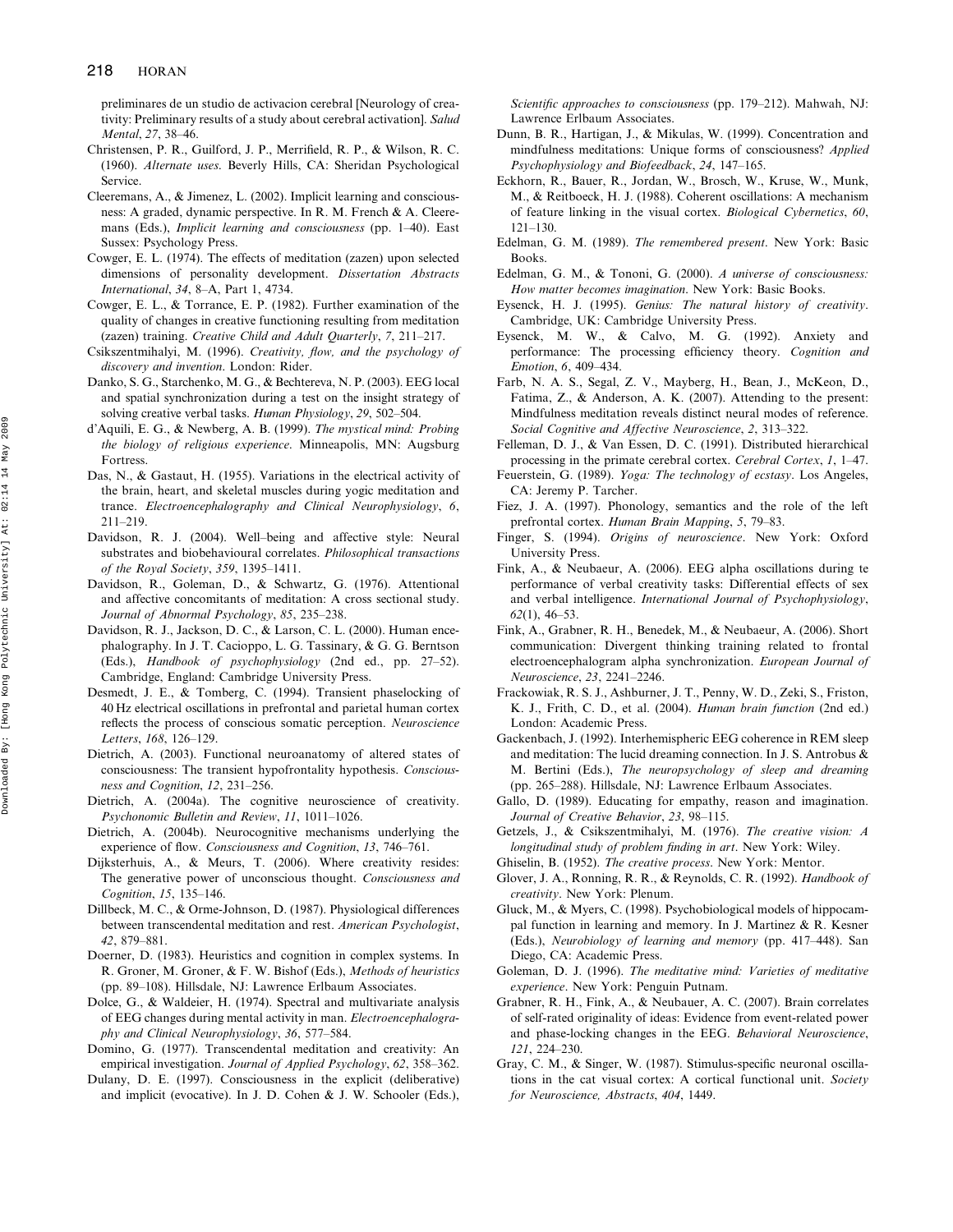- Green, E. (1972). Bio-feedback for mind–body self regulation: Healing and creativity. In D. Shapiro, T. X. Barber, L. V. DiCara, J. Kamiya, N. E. Miller, & J. Stoyra (Eds.), Biofeedback and self control (pp. 152–162). Chicago: Aldine.
- Greenstein, Y. J., Pavlides, C., & Winson, J. (1988). Long-term potentiation in the denate gyrus is preferentially induced at theta rhythm periodicity. Brain Research, 438, 331–334.
- Gross, D. W., & Gotman, J. (1999). Correlation of high-frequency oscillations with the sleep–wake cycle and cognitive activity in humans. Neuroscience, 94, 1005–1018.
- Guilford, J. P. (1967). The nature of human intelligence. New York: McGraw-Hill.
- Gundel, A., & Wilson, G. (1992). Topographical changes in the ongoing EEG related to the difficulty of mental tasks. Brain Topography, 5, 17–25.
- Haenschel, C., Baldeweg, T., Croft, R. J., Whittington, M., & Gruzelier, J. (2000). Gamma and beta frequency oscillations in response to novel auditory stimuli: A comparison of human electroencephalogram (EEG) data with in vitro models. Proceedings of the National Academy of Sciences of the USA, 97, 7645–7650.
- Hagelin, J. S. (1987). Is consciousness the unified field? A field theorist's perspective. Modern Science and Vedic Science, 1, 29–87.
- Hankins, T. C., & Wilson, G. F. (1998). A comparison of heart rate, eye activity, EEG and subjective measures of pilot mental workload during flight. Aviation and Space Environmental Medicine, 69, 360–367. Harai, T. (1974). Psychophysiology of zen. Tokyo: Igaku Shoin.
- Hardy, G. H., Seshu Aiyar, P. V., & Wilson, B. M. (Eds.). (1927). Collected papers by Srinivasa Ramanujan. Chelsea, NY: Cambridge University Press.
- Harmony, T., Fernandez, T., Silva, J., Bernal, J., Diaz-Comas, L., Reyes, A., et al. (1996). EEG delta activity: An indicator of attention to internal processing during performance of mental tasks. International Journal of Psychophysiology, 24, 161–171.
- Hassabis, D., Kumaran, D., & Maguire, E. A. (2007). Using imagination to understand the neural basis of episodic memory. Journal of Neuroscience, 27, 14365–14374.
- Heilman, K. M., Nadeau, S. E., & Beversdorf, D. O. (2003). Creative innovation: Possible brain mechanisms. Neurocase, 9, 369–379.
- Hobson, J. A., & Pace-Schott, E. F. (2002). The cognitive neuroscience of sleep: Neuronal systems, consciousness and learning. Nature Reviews, Neuroscience, 3, 679–693.
- Holt, N. J., Delanoy, D. L., & Roe, C. A. (2004, August). Creativity, subjective paranormal experiences and altered states of consciousness. Paper presented at the 47th Annual Parapsychological Association Convention, Vienna.
- Hoppe, K. D. (1988). Hemispheric specialization and creativity. Psychiatric Clinics of North America, 11, 303–315.
- Horan, R. (2007). The relationship between creativity and intelligence: A combined yogic–scientific approach. Creativity Research Journal, 19, 179–202.
- Huges, J. (1994). Self-realization in Kashmir Shaivism. Albany, NY: State University of New York Press.
- Inouye, T., Shinisaki, K., Iyama, A., & Matsumoto, Y. (1993). Localization of activated areas and directional EEG patterns during mental arithmetic. Electroencephalography and Clinical Neurophysiology, 86, 224–230.
- Ivanovsky, B., & Malhi, G. S. (2007). The psychological and neurophysiological concomitants of mindfulness forms of meditation. Acta Neuropsychiatrica, 17, 76–91.
- Iyengar, B. K. S. (1993). Light on the Yoga Sutras of Patañjali. San Francisco: Aquarian.
- James, W. (1925). The varieties of religious experience. New York: Longmans Green.
- James, W. (1983). The principles of psychology. Cambridge, MA: Harvard University Press.
- Jausovec, N. (1994). Flexible thinking: An explanation for individual differences in ability. Cresskill, NJ: Hampton.
- Jausovec, N. (2000a). Differences in cognitive processes between gifted, intelligent, creative and average individuals while solving complex problems: An EEG study. Intelligence, 28, 213–237.
- Jausovec, N. (2000b). Differences in resting EEG related to ability. Brain Topography, 12, 229–240.
- Jausovec, N. (2002). Neuropsychological bases of creativity. In S. P. Shohov (Ed.), Advances in Psychology Research (Vol. 15, pp. 193–219). Huappauge, NY: Nova Science Publishers.
- Jedrczak, M. B., & Clements, G. (1985). The TM-Sidhi program, pure consciousness, creativity and intelligence. Journal of Creative Behavior, 19, 270–275.
- Joy, S. (2004). Innovation motivation: The need to be different. Creativity Research Journal, 16, 313–330.
- Jung-Beeman, M., Bowden, E. M., Haberman, J., Frymiare, J. L., Arambel-Liu, S., Greenblatt, R., et al. (2004). Neural activity when people solve verbal problems with insight. PLoS Biology, 2, 500–510.
- Kabat-Zinn, J. (1990). Full catastrophe living: Using the wisdom of your body and mind to face stress, pain and illness. New York: Dell.
- Kalliopuska, M. (1992). Creative way of living. Psychological Reports, 70, 11–14.
- Kant, I. (1781/1992). Critique of pure reason (trans. N. K. Smith). London: MacMillan Press.
- Karakaş, S., Başar-Eroğlu, C., Özesmi, C., Kadafar, H., & Erzengin,  $\ddot{O}$ .  $\ddot{U}$ . (2001). Gamma response of the brain: A multifunctional oscillation that represents bottom-up with top-down processing. International Journal of Psychophysiolgy, 39, 137–150.
- Kasamatsu, A., & Harai, T. (1966). An electroencephalographic study on the zen meditation (zazen). Folia Psychiatrica et Neurologica Japonica, 20, 315–336.
- Kasof, J. (1997). Creativity and breadth of attention. Creativity Research Journal, 10, 303–315.
- Katz, A. N. (1986). The relationships between creativity and cerebral hemisphericity for creative architechs, scientists, and mathematicians. Empirical Studies of the Arts, 4, 97–108.
- Klimesche, W. (1987). A connectivity model for semantic processing. Psychological Research, 49, 53–61.
- Klimesche, W. (1994). The structure of long-term memory: A connectivity model of semantic processing. Hillsdale, NJ: Lawrence Erlbaum Associates.
- Klimesche, W. (1996). Memory processes, brain oscillations and EEG synchronization. International Journal of Psychophysiology, 24, 61–100.
- Klimesche, W. (1999). EEG alpha and theta oscillations reflect cognitive and memory performance: A review and analysis. Brain Research Reviews, 29, 169–195.
- Klimesche, W., Doppelmayr, M., Pachinger, T., & Ripper, B. (1997). Brain oscillations and human memory: EEG correlates in the upper alpha and theta band. Neuroscience Letters, 238, 9–12.
- Knight, R. T. (1996). Contribution of human hippocampal region to novelty detection. Nature, 383, 256–259.
- Koestler, A. (1964). The act of creation. London: Arkana.
- Koukkom, M., Dittrich, A., & Lehmann, D. (1975). Hypnagogic experiences and EEG: Assessment by post-awakening questionnaire. Sleep Research, 4, 169.
- Lalo, E., Gilbertson, T., Doyle, L., Di Lazzaro, V., Cioni, B., & Brown, P. (2007). Phasic increases in cortical beta activity are associated with alterations in sensory processing in the human. Experimental Brain Research, 177, 137–145.
- Lang, W., Lang, M., Kornhuber, A., Deikmann, V., & Kornhuber, H. H. (1988). Event-related EEG spectra in a concept formation task. Human Neurobiology, 6, 295–301.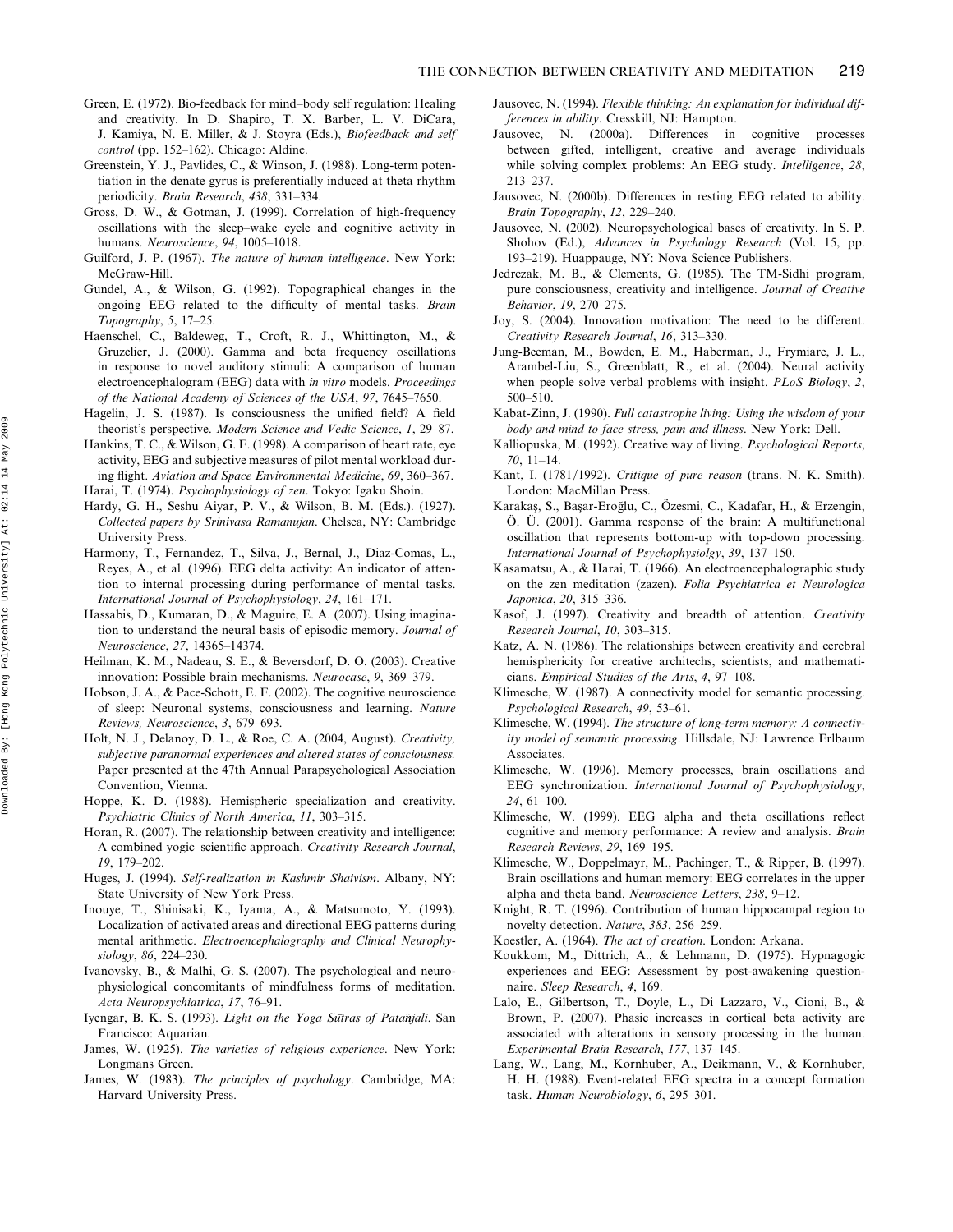- Larson, J., Wong, D., & Lynch, G. (1986). Patterned stimulation at the theta frequency is optimal for the induction of hippocampal long-term potentiation. Brain Research, 368, 347–350.
- Laufs, H., Kleinschmidt, A., Beyerle, A., Eger, E., Salek-Haddadi, A., Preibisch, C., et al. (2003a). EEG-correlated fMRI of human alpha activity. NeuroImage, 19, 1463–1476.
- Laufs, H., Krakow, K., Sterzer, P., Eger, E., Beyerle, A., Salek-Haddadi, A., et al. (2003b). Electroencephalographic signatures of attentional and cognitive default modes in spontaneous brain activity fluctuations at rest. Proceedings of the National Academy of Sciences of the USA, 100, 11053–11058.
- Lehmann, D., Faber, P. L., Achermann, P., Jeanmonod, D., Gianotti, L. R. R., & Pizzagalli, D. (2001). Brain sources of EEG gamma frequency during volitionally meditation-induced, altered states of consciousness, and experience of the self. Psychiatry Research: Neuroimaging Section, 108, 111–121.
- Leonard, M. A., & Brugger, P. (1998). Creative, paranormal, and delusional thought: A consequence of right hemisphere semantic activation? Neuropsychiatry, Neuropsychology, and Behavioural Neurology, 11, 177–183.
- Lesh, T. V. (1969). The relationship between zen meditation and the development of accurate empathy. Unpublished doctoral dissertation, University of Oregon.
- Lou, H. C., Kjaer, T. W., Friberg, L., Wildschiodtz, G., Holm, S., & Nowak, M. (1999). A <sup>15</sup>O-H<sub>2</sub>O PET study of meditation and the resting state of normal consciousness. Human Brain Mapping, 7, 98–105.
- Lubart, T. I. (1994). Product-centered self-evaluation and the creative process. Unpublished doctoral dissertation, New Haven, CT: Yale University.
- Lutz, A., Greischar, L. L., Rawlings, N. B., Ricard, M., & Davidson, R. (2004). Long-term meditators self induce high–amplitude gamma synchrony during mental practice. Proceedings of the National Academy of Sciences of the USA, 101, 16369–16373.
- Makeig, S., & Inlow, M. (1993). Lapses in alertness: Coherence of fluctuations in performance and EEG spectrum. Electroencephalography and Clinical Neurophysiology, 86, 23–35.
- Maquet, P. (2001). The role of sleep in learning and memory. Science, 294, 1048–1052.
- Martindale, C. (1977). Creativity, consciousness and cortical arousal. Journal of Altered States of Consciousness, 3, 69–87.
- Martindale, C. (1999). Biological bases of creativity. In R. Sternberg (Ed.), Handbook of Creativity (pp. 137-152). Cambridge, UK: Cambridge University Press.
- Martindale, C., & Armstrong, J. (1974). The relationship of creativity to cortical arousal and its operant control. Journal of Genetic Psychology, 124, 311–320.
- Martindale, C., & Hasenfus, N. (1978). EEG differences as a function of creativity, stage of the creative process, and effort to be original. Biological Psychology, 6, 157–167.
- Martindale, C., & Hines, D. (1975). Creativity and cortical activation during creative, intellectual and EEG feedback tasks. Biological Psychology, 3, 91–100.
- Martindale, C., Hines, D., Mitchell, L., & Covello, E. (1984). EEG alpha asymmetry and creativity. Personality and Individual Differences, 5, 77–86.
- Martindale, C., Anderson, K., Moore, K., & West, A. N. (1996). Creativity, oversensitivity, and rate of habituation. Personality and Individual Differences, 20, 423–427.
- Maslow, A. (1967). The creative attitude. In R. L. Mooney & T. A. Rasik (Eds.), Explorations in creativity (pp. 43–57), New York: Harper & Row.
- Mason, L., Alexander, C., Travis, F., et al. (1997). Electrophysiological correlates of higher states of consciousness during sleep in long-term practitioners of the transcendental meditation program. Sleep, 20, 102–110.
- McEvoy, T. M., Frumkin, L. R., & Harkins, S. W. (1980). Effects of meditation on brainstem auditory evoked potentials. International Journal of Neuroscience, 10, 165–170.
- Mednick, S. A. (1962). The associative basis of the creative process. Psychological Review, 69, 220–232.
- Mednick, S. A., & Mednick, M. T. (1967). Remote associates test: Examiner's manual. Boston: Houghton Mifflin.
- Mendelsohn, S. A. (1976). Associative and attentional processes in creative performance. Journal of Personality, 44, 341–369.
- Metcalf, J., & Wiebe, D. (1987). Intuition in insight and noninsight problem solving. Memory and Cognition, 15, 238–246.
- Miller, R. (1991). Cortico-hippocampal interplay and the representation of contexts in the brain. Berlin: Springer-Verlag.
- Molle, M., Marshall, L., Wolf, B., Fehm, H. L., & Born, J. (1999). EEG complexity and performance measures in creative thinking. Psychophysiology, 36, 95–104.
- Muktānanda, Sw. (1977a). Entering the inner spaces. In P. Zweig (Ed.), Selected essays (pp. 5–20). South Fallsburg, NY: SYDA Foundation.
- Muktānanda, Sw. (1977b). Meditation. In P. Zweig (Ed.), Selected essays (pp. 63–87). South Fallsburg, NY: SYDA Foundation.
- Muktānanda, Sw. (1977c). Satsang with baba (vol. 3). South Fallsburg, NY: SYDA Foundation.
- Muktānanda, Sw. (1983). Secret of the siddhas. South Fallsburg, NY: SYDA Foundation.
- Muktānanda, Sw. (1994). The source of speech at the root of the mind. Darshan, 86, 24–29.
- Muktānanda, Sw. (1997). Nothing exists that is not Shiva. South Fallsburg, NY: SYDA Foundation.
- Mumford, M. D., Reiter-Palmon, R., & Redmond, M. R. (1994). Problem construction and cognition: Applying problem representations in ill-defined domains. In M. A. Runco (Ed.), Problem finding, problem solving, and creativity (pp. 3-39). Norwood, NJ: Ablex.
- Murphy, M., & Donovan, S. (1997). The physical and psychological effects of meditation: A review of contemporary research with a comprehensive bibliography, 1931–1996. Sausalito, CA: Institute of Noetic Sciences.
- Nardi, K., & Martindale, C. (1981, April). Creativity and reference for tones varying in dissonance and intensity. Paper presented at Eastern Psychological Association Meeting, New York.
- Newberg, A. B., & d'Aquili, E. G.  $(2000)$ . The creative brain/the creative mind. Zygon, 35, 53–68.
- Nikhilānanda, Sw. (1956). Raja yoga. New York: Ramakrishna-Vivekananda Center.
- Ochse, R. (1990). Before the gates of excellence: The determinants of creative genius. Cambridge, NY: Cambridge University Press.
- O'Haire, T. D., & Marcia, J. E. (1980). Some personality characteristics associated with ananda marga meditators: A pilot study. Perceptual and Motor Skills, 51, 447-452.
- Olejniczak, P. (2006). Neurophysiologic basis of EEG. Journal of Clinical Neurophysiology, 23, 186–189.
- Orme-Johnson, D. W., & Granieri, B. (1977). The effects of the age of enlightenment governor training courses on field independence, creativity, intelligence, and behavioral flexibility. In D. W. Orme-Johnson & J. T. Farrow (Eds.), Scientific research on Maharishi's Transcendental Meditation and TM-Sidhi Program, collected papers (Vol. 1, pp. 713–718). New York: MERU Press.
- Orme-Johnson, D. W., & Haynes, C. T. (1981). EEG phase coherence, pure consciousness, creativity, and the TM-sidhi experiences. Neuroscience, 13, 211–217.
- Orme-Johnson, D. W., Clements, G., Haynes, C. T., & Badaoui, K. (1977). Higher states of consciousness: EEG coherence, creativity, and experiences of the sidhis. In D. W. Orme-Johnson & J. T. Farrow (Eds.), Scientific research on Maharishi's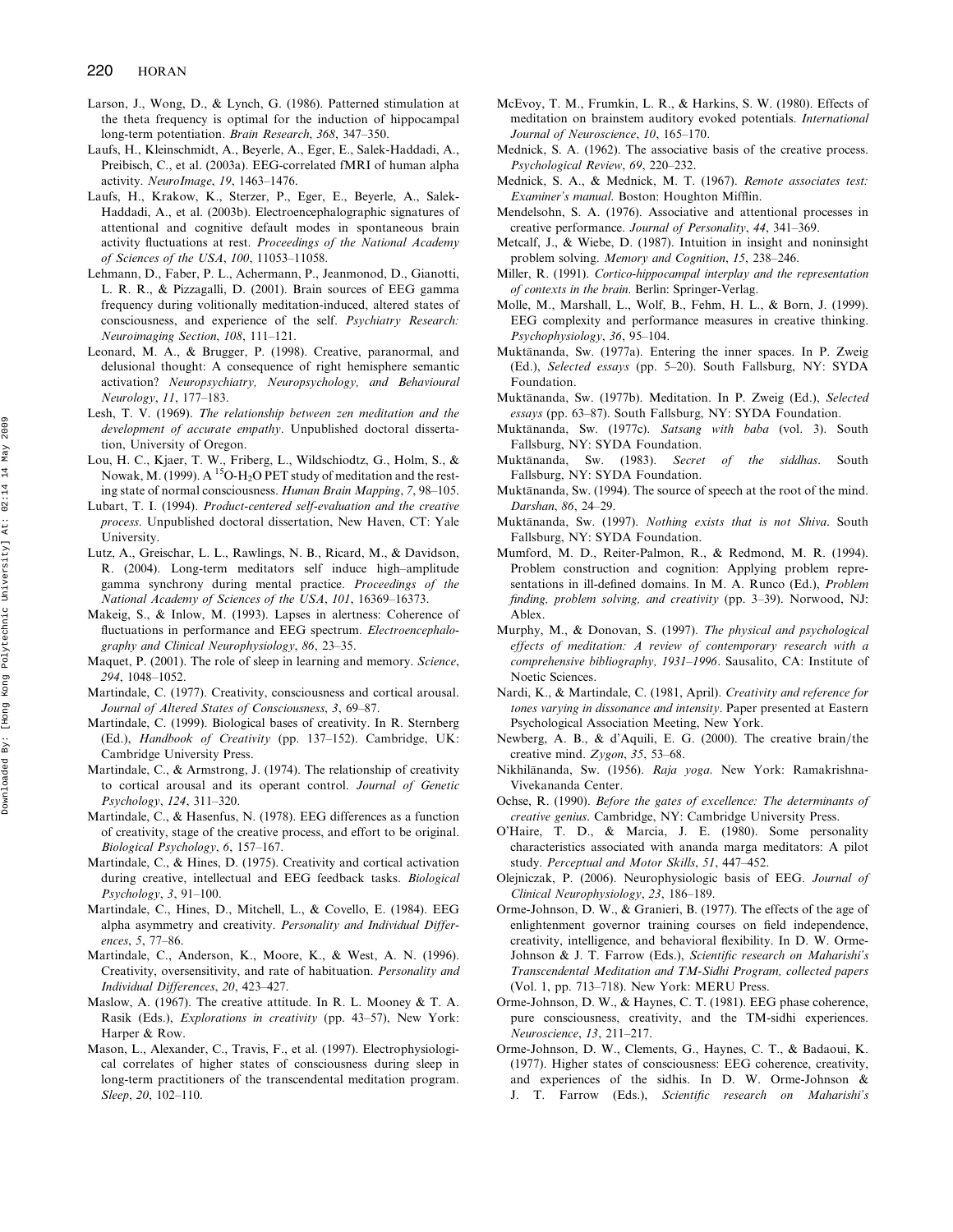Transcendental Meditation and TM-Sidhi Program, collected papers (Vol. 1, pp. 705–712). New York: MERU Press.

- Otis, L. S. (1974). The facts on transcendental meditation: III. If well-integrated but anxious, try TM. Psychology Today, 7, 45–46.
- Pagano, R. R., & Warrenberg, S. (1983). Meditation in search of a unique effect. In R. J. Davidson, G. E. Schwartz, & D. Shapiro (Eds.), Consciousness and self-regulation: Advances in research and theory, (Vol. 3, pp. 152–210). New York: Plenum Press.
- Pardo, J. V., Fox, P. T., & Raichle, M. E. (1991). Localization of a human system for sustained attention by positron emission tomography. Nature, 349, 61–64.
- Petsche, H. (1996). Approaches to verbal, visual, and musical creativity by EEG coherence analysis. International Journal of Psychophysiology, 24, 145–159.
- Petsche, H., Kaplan, S., von Stein, A., & Filz, O. (1997). The possible meaning of the upper and lower alpha frequency ranges for cognitive and creative tasks. International Journal of Psychophysiology, 26, 77–97.
- Pfurtscheller, G., & Andrew, C. (1999). Event-related changes of band power and coherence: Methodology and interpretation. Journal of Clinical Neurophysiology (Official Publication of the American Electroencephalographic Society), 16, 512–519.
- Poddar, H. (1981). The philosophy of love: Devotional aphorisms of Devarsi Narada. Mathura, India: Shri Krishna Janmasthan Seva-Sansthan.
- Poe, C. R., Nitz, D. A., McNaughton, B. L., & Barnes, C. A. (2000). Experience-dependent phase-reversal of hippocampal neuron firing during REM sleep. Brain Research, 855, 176-180.
- Poincaré, H. (1913). The foundations of science. Lancaster, PA: Science Press.
- Polanyi, M. (1998). Personal knowledge: Towards a post-critical philosophy. London: Routledge.
- Polunina, A. G., & Davydov, D. M. (2006). EEG correlates of Wechsler Adult Intelligence Scale. International Journal of Neuroscience, 116, 1231–1248.
- Posner, M. (1994). Attention: The mechanism of consciousness. Proceedings of the National Academy of Sciences of the USA, 91, 7398–7403.
- Psychological closure. (2003). In McGraw-Hill dictionary of scientific and technical terms (6th ed., p. 1182). New York: McGraw-Hill.
- Qiu, J., Li, H., Luo, Y. J., Chen, A. T., Feng, F. H., Zhang, J. M., et al. (2006). Brain mechanism of cognitive conflict in a guessing Chinese logogriph task. Cognitive Neuroscience and Neuropsychology, 17, 679–682.
- Ray, G. C. (1988). Higher stages of rajayoga and its possible correlation with process of evolution. Journal of the Institution of Engineers (India), ID 68, 37–42.
- Razoumnikova, O. M. (2000). Functional organization of different brain areas during convergent and divergent thinking: An EEG investigation. Cognitive Brain Research, 10, 11–18.
- Razoumnikova, O. M. (2005). Gender-dependent frequency-spatial organization of the brain cortex activity during convergent and divergent thinking: II. Analysis of the EEG coherence. Human Physiology, 31, 275–284.
- Rennie, C. J., Wright, J. J., & Robinson, P. A. (2000). Mechanisms of cortical electrical activity and emergence of gamma rhythm. Journal of Theoretical Biology, 205, 17–35.
- Reverberi, C., Toraldo, A., D'Agostini, S., & Skrap, M. (2005). Better without (lateral) frontal cortex? Insight problems solved by frontal patients. Brain, 128, 2882–2890.
- Ritskes, R., Ritskes-Hottinga, M., Stodkilde-Jorgensen, H., Baerentsen, K., & Hartman, T. (2003). MRI scanning during Zen meditation: The picture of enlightenment? Constructivism in the Human Sciences, 8, 85–90.
- Rizzolatti, G., Luppino, G., & Matelli, M. (1998). The organization of the cortical motor system: new concepts. Electroencephalography and Clinical Neurophysiology, 106, 283–296.
- Robertson, L. C., Lamb, M. R., & Knight, R. T. (1988). Effects of lesions of temporal-parietal junction on perceptual and attentional processing in humans. Journal of Neuroscience, 8, 3757–3769.
- Rodriguez, E., George, N., Lachaux, J. P., Martinerie, J., Renault, B., & Varela, F. J. (1999). Perception's shadow: Long-distance synchronization of human brain activity. Nature, 397, 430–433.
- Roland, P. E., & Friberg, L. (1985). Localization of cortical areas activated by thinking. Journal of Neurophysiology, 53, 1219–1243.
- Rorvik, D. M. (1970). Brain waves. Look, 34, 88–95.
- Schanze, T., & Eckhorn, R. (1994, August). Phase-coupling of stimulusspecific oscillatory events at different frequencies: Multiple microelectrode recordings from cat and monkey visual cortex. Paper presented at the International Conference/Workshop on Alpha Processes in the Brain, Lübek, Germany.
- Schwartz, G. (1973, August). The psychobiology of meditation. Paper presented at the meeting of the American Psychiatric Association, Montreal.
- Schwartz, G. (1974). The facts on transcendental meditation: TM relaxes some people and makes them feel better. Psychology Today, 7, 39–44.
- Schwartz, J. M., & Begley, S. (2002). The mind and the brain: Neuroplasticity and the power of mental force. New York: Regan Books.
- Shantananda, Sw. (1999). Sankalpa: The power of intention. Darshan, 142, 4–10.
- Shantananda, Sw. (2003). The splendor of recognition. South Fallsburg, NY: Siddha Yoga Dham Associates.
- Shear, J. (1999). Experiential clarification of the problem of self. In S. Gallagher & J. Shear (Eds.), Models of the self (pp. 407–420). Thoverton, England: Imprint Academic.
- Sheer, D. E. (1984). Focused arousal, 40 Hz EEG and dysfunction. In T. Elbert, B. Rockstroh, & N. Birbaumer (Eds.), Self-regulation of the brain and behavior (pp. 64–84). Berlin: Springer.
- Sheer, D. E. (1989). Sensory and cognitive 40 Hz event-related potentials: Behavioral correlates, brain function, and clinical application. In E. Basar & T. H. Bullock (Eds.), Brain dynamics (Springer Series in Brain Dynamics, Vol. 2, pp. 339–374). Berlin: Springer-Verlag.
- Shemyakina, N. V., & Dan'ko, S. G. (2004). Influence of the emotional perception of a signal on the electroencephalographic correlates of creative activity. Human Physiology, 30, 145–151.
- Siegel, D. (2007). Mindfulness training and neural integration: Differentiation of distinct streams of awareness and cultivation of well-being. Social Cognitive and Affective Neuroscience, 2, 259–263.
- Singh, J. (1991). Vijñana bhairava or divine consciousness. Delhi: Motilal Banarsidass.
- So, K. T., & Orme-Johnson, D. (2001). Three randomized experiments on the longitudinal effects of the transcendental meditation technique on cognition. *Intelligence*, 29, 419–440.
- Srinivasan, P. K. (Ed.). (1968). Ramanujan: Letters and reminiscences, memorial number, (Vol. 1). Madras, India: Muthialpet High School.
- Sternberg, R. J. (1988). The nature of creativity: Contemporary psychological perspectives. Cambridge, UK: Cambridge University Press.
- Sternberg, R. J. (2003). Wisdom, intelligence, and creativity synthesized. New York: Cambridge University Press.
- Sternberg, R. J., & Lubart, T. I. (1991). An investment theory of creativity and its development. Human Development, 34, 1–32.
- Sternberg, R. J., & Lubart, T. I. (1995). Defying the crowd: Cultivating creativity in a culture of conformity. New York: Free Press.
- Sternberg, R. J., & Lubart, T. I. (1996). Investing in creativity. American Psychologist, 51, 677–688.